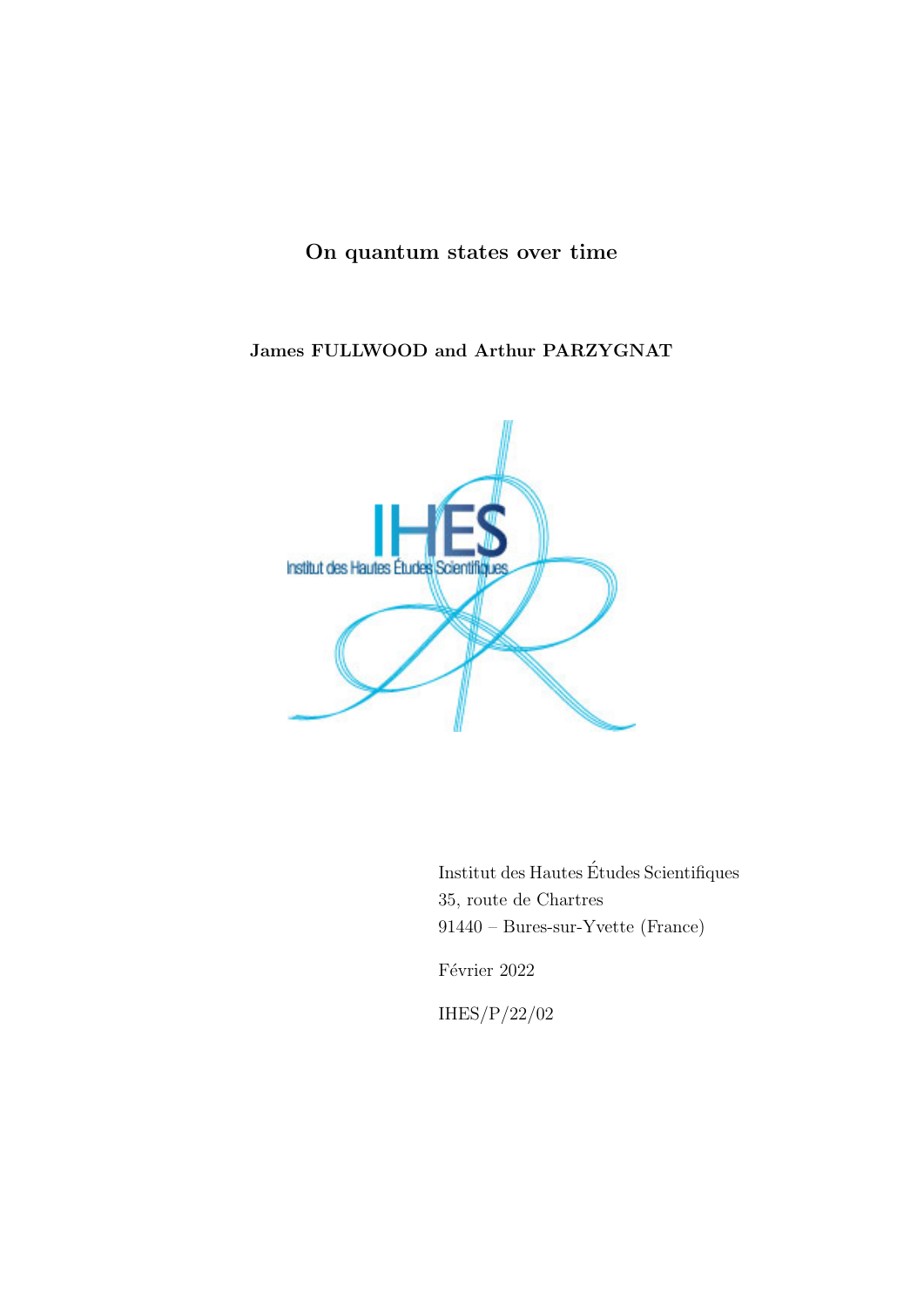# On quantum states over time

James Fullwood and Arthur J. Parzygnat

February 7, 2022

#### **Abstract**

In 2017, D. Horsman, C. Heunen, M. Pusey, J. Barrett, and R. Spekkens proved that there is no physically reasonable assignment that takes a quantum channel and an initial state and produces a joint state on the tensor product of the input and output spaces. The interpretation was that there is a clear distinction between space and time in the quantum setting that is not visible classically, where in the latter, one can freely use Bayes' theorem to go between joint states and marginals with noisy channels. In this paper, we prove that there actually is such a physically reasonable assignment, bypassing the no-go result of Horsman et al., and we illustrate that this is achievable by restricting the domain of their assignment to a domain which represents the given data more faithfully. This answers an open question at the end of their work, thus indicating the possibility that such a symmetry between space and time may exist in the quantum setting.

### **Contents**

|  | 1 Introduction                                             |                         |
|--|------------------------------------------------------------|-------------------------|
|  | 2 From quantum channels and quantum states to joint states | $\overline{\mathbf{3}}$ |
|  | 3 Proofs and relevant results                              | $\mathbf 8$             |
|  | 4 Extension to channels                                    | 15                      |
|  | <b>5</b> Discussion                                        | 18                      |
|  | <b>Bibliography</b>                                        | 18                      |

# **1 Introduction**

Given a joint probability measure  $p_{XY}$  on the direct product  $X \times Y$  of two finite sets, one can obtain the associated marginals  $p<sub>X</sub>$  on X and  $p<sub>Y</sub>$  on Y by pushing these measures forward along the projection maps  $\pi_X : X \times Y \to X$  and  $\pi_Y : X \times Y \to Y$ , respectively. In addition, one also

*Key words:* Markov category; Bayes; quantum state over time; Choi–Jamiołkowski isomorphism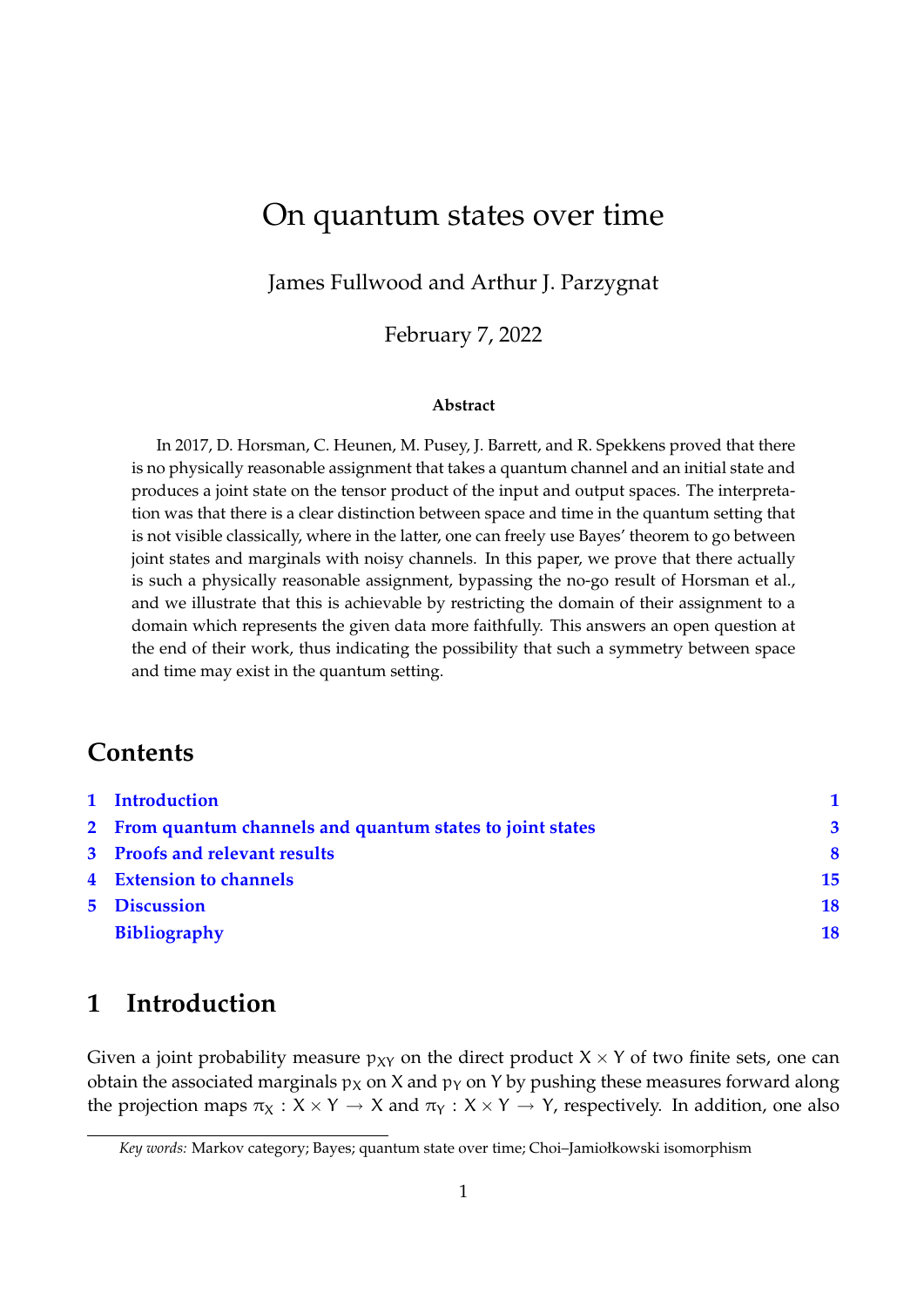obtains stochastic maps (i.e., Markov kernels)  $p_{Y|X}:X\to Y$  and  $p_{X|Y}:Y\to X$ , called *conditionals*, such that

$$
p_{Y|X}(y|x)p_X(x) = p_{XY}(x,y) = p_{X|Y}(x|y)p_Y(y)
$$

for all  $(x, y) \in X \times Y$ . This allows one to convert a joint state, which is a state at a single time, to an initial state together with a stochastic evolution in two distinct ways based on which marginal is used as the initial state.

Conversely, given a probability measure  $p_X$  on X and a stochastic map  $p_{Y|X} : X \to Y$ , one obtains a joint probability measure  $p_{XY}$  on  $X \times Y$  by the formula

$$
p_{XY}(x,y) := p_{Y|X}(y|x)p_X(x).
$$

In fact, one can formalize this duality by stating a bijection between these data (modulo some minor subtleties related to measure zero subsets) [2].

As such, one may view a joint state  $p_{XY}$  in classical probability either as a state at a single time whose subsystems are arbitrarily separated in space, or as a state *over* time associated with stochastic evolution. Does such a symmetric treatment of space and time hold for quantum systems, namely quantum states and quantum channels?

The question of when it is possible to go from joint states to marginals and channels was the subject of [11], though that work only established the conditions needed when the marginals were full rank density matrices and for a particular construction that was motivated by categorical probability theory [1,5]. The question of when it is possible to go from initial states and channels to joint states was the subject of the work of Horsman et. al. [8], where they argued that such a construction satisfying a collection of axioms they put forward is not possible. Together, these arguments suggest that the symmetry between time and space that is available (and often taken for granted) in the classical setting might no longer hold for quantum systems and their evolution.

In this paper, we show that the no-go results of  $[8]$  can be bypassed, answering an open question posed at the end of [8]. In particular, we show that *there is* a consistent assignment from quantum channels endowed with initial states to joint states over time that satisfies the axioms proposed in [8], where the states are represented by self-adjoint, as opposed to positive, density matrices. The way that the no-go result of [8] is bypassed is by restricting the assignment to a domain that reflects the given data more faithfully, rather than demanding a full binary operation as in  $[8]$ . Furthermore, we formulate the definitions, axioms, and theorems for arbitrary hybrid classical/quantum systems (i.e., finite-dimensional C<sup>\*</sup>-algebras) and show how these specialize to the setting of purely quantum systems when restricted to matrix algebras. As such, we work in the Heisenberg picture for the formulations of our results, but we translate to the Schrödinger picture when specializing to the matrix algebra setting.

The main definition of a family of states over time function is given in Definition 2.8. It contrasts with the definition of [8] in that it assumes exactly the data given in the domain rather than assuming that such an assignment extends to a larger domain (for more on this comment, see Remark 2.15). The main theorem in this paper is Theorem 2.13, which says that a family of states over time function exists, which we prove via an explicit construction.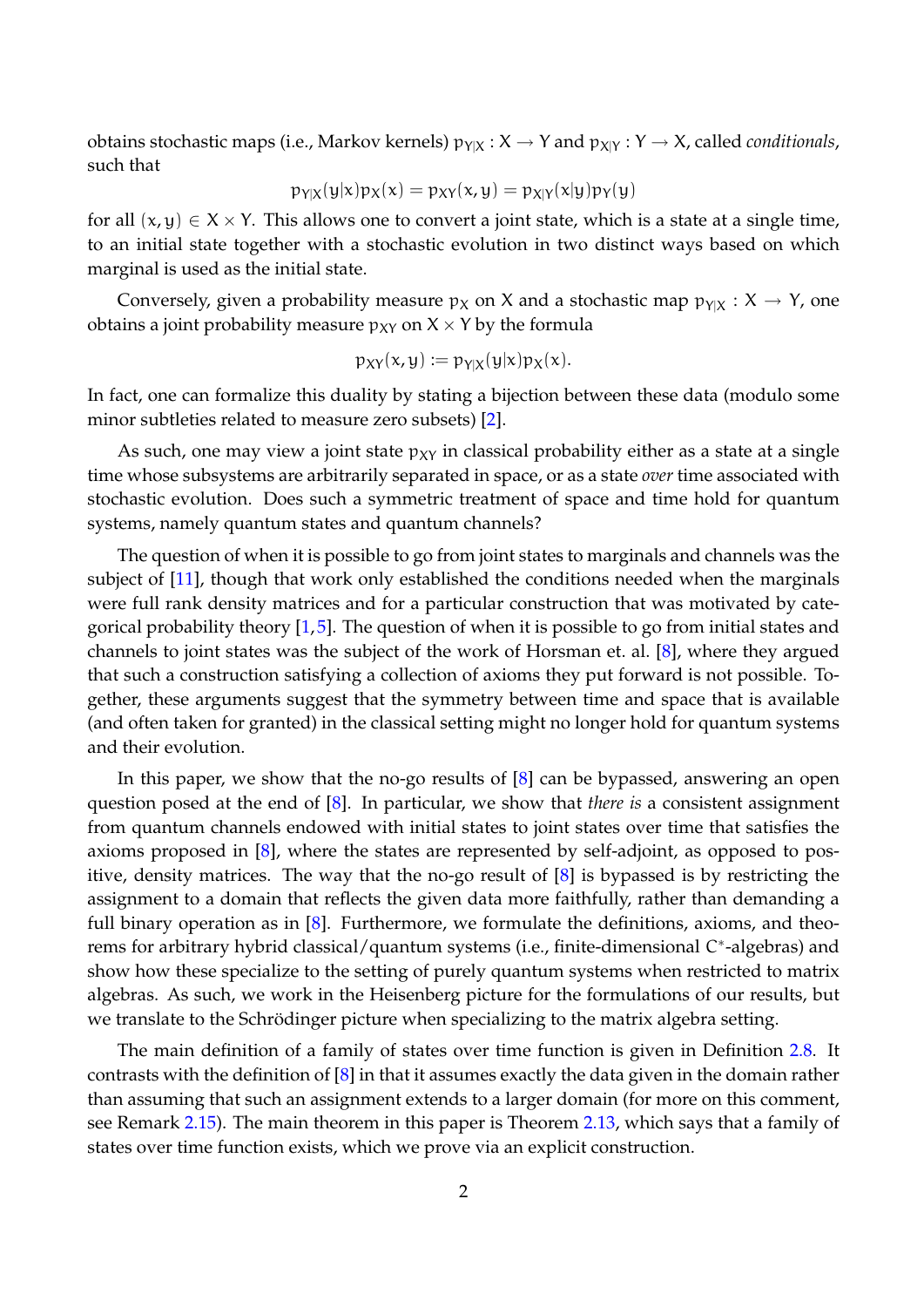#### **2 From quantum channels and quantum states to joint states**

Our results are formulated in the language of finite-dimensional C<sup>\*</sup>-algebras to illustrate the similarities between classical and quantum systems and to include all hybrid classical/quantum systems. Furthermore, we use string diagrams on occasion to provide visualizations of some concepts and proofs, which are sometimes more illuminating than the algebraic manipulations of coordinate expressions. However, such string diagrams are *not* essential to follow the main definitions and statements of results. The string diagrams we use are those of quantum Markov categories [10] (in fact, quantum CD categories), and the reader is referred to that work for a thorough introduction. A shorter summary of quantum Markov categories is provided in [11]. Classical versions of Markov categories originated in the works [1, 5], which also provide adequate introductions.

**Notation 2.1.** If  $m$  is a natural number, then  $M_m(\mathbb{C})$  denotes the C<sup>\*</sup>-algebra of  $m \times m$  matrices with complex entries. The standard matrix units are denoted by  $\mathsf{E}_{\mathsf{i}\mathsf{j}}$  (or  $\mathsf{E}_{\mathsf{i}\mathsf{j}}^{(\mathsf{m})}$  for additional clarity), while the identity matrix is denoted by  $1_m$ . All C\*-algebras in this work will be finitedimensional and unital, with the involution always written as †. As such, all C<sup>∗</sup>-algebras A will be *multi-matrix algebras,* i.e.,  $\mathcal{A}=\bigoplus_{x\in X}\mathbb{M}_{\mathfrak{m}_x}(\mathbb{C})$ , where X is a finite set and the  $\mathfrak{m}_x$  are natural numbers. If A is a C<sup>\*</sup>-algebra, let  $\mu_{\mathcal{A}}: \mathcal{A} \otimes \mathcal{A} \to \mathcal{A}$  denote the linear product map uniquely determined by sending  $A_1 \otimes A_2$  to  $A_1A_2$ . The unit in A is written as  $1_A$  and the unique unital map from  $\mathbb C$  to A will be denoted by  $\mathcal I_A$ . Meanwhile,  $\mathfrak i_A$  will be used to denote an inclusion of A into another algebra with A as a tensor factor, such as  $A \to A \otimes B$ . If F :  $B \to A$  is a linear map, with  $\mathcal{A}=\bigoplus_{x\in X}\mathbb{M}_{\mathfrak{m}_{\chi}}(\mathbb{C})$  and  $\mathcal{B}=\bigoplus_{y\in Y}\mathbb{M}_{\mathfrak{n}_y}(\mathbb{C})$ , let  $\mathsf{F}_{xy}$  denote the xy component of F, i.e., the composite  $\mathbb{M}_{\mathfrak{n}_\mathfrak{y}}(\mathbb{C}) \hookrightarrow \mathfrak{B} \stackrel{\mathsf{F}}{\rightarrow} \mathcal{A} \stackrel{\pi_\mathsf{x}}{\longrightarrow} \mathbb{M}_{\mathfrak{m}_\mathsf{x}}(\mathbb{C})$ , where  $\pi_\mathsf{x}$  is the projection. Also, let  $F^* : A \to B$  denote the *Hilbert–Schmidt adjoint*, which is the map whose yx component is given by  $(F^*)_{yx} = (F_{xy})^* \equiv F_{xy}^*$ , where  $F_{xy}^*$  is the usual Hilbert–Schmidt adjoint for linear maps between matrix algebras, namely, it is the unique linear map satisfying

$$
tr(A_x^{\dagger}F_{xy}(B_y)) = tr(F_{xy}^*(A_x)^{\dagger}B_y)
$$

for all  $A_x\in M_{\mathfrak{m}_x}(\mathbb{C})$  and  $B_y\in M_{\mathfrak{n}_y}(\mathbb{C}).$  We will freely use the fact that a linear map is unital if and only if its Hilbert–Schmidt adjoint is trace-preserving. Furthermore, a linear map  $F : \mathcal{B} \to \mathcal{A}$ is †-preserving, aka self-adjoint (meaning F(B)<sup>†</sup> = F(B<sup>†</sup>) for all B  $\in$  B), if and only if its Hilbert– Schmidt adjoint is  $\dagger$ -preserving. The vector space of all linear maps from  $\beta$  to  $\beta$  is denoted by **Hom**(B, A), while the affine subspace of †-preserving maps is denoted by **Hom**sa(B, A). In what follows,  $\gamma : \mathcal{A} \otimes \mathcal{B} \to \mathcal{B} \otimes \mathcal{A}$  will be used to denote the swap isomorphism. Every finitedimensional C\*-algebra  $A = \bigoplus_{x \in X} M_{m_x}(\mathbb{C})$  has a unique positive functional  $tr : A \to \mathbb{C}$ , called the *trace*, such that tr  $\circ \gamma =$  tr and tr( $\mathbb{1}_{m_x}$ ) =  $m_x$  for all  $x \in X$ . Its evaluation on an element of the form  $\bigoplus_{x\in X}A_x$  is given by  $\sum_{x\in X}\text{tr}(A_x)$  in terms of the usual trace on matrices. Every functional  $\omega: \mathcal{A} \to \mathbb{C}$  is given by  $tr(\rho^{\dagger} \cdot \cdot)$ , where  $\rho := \omega^*(1) \in \mathcal{A}$  is the *density* associated to  $\omega$ . The functional  $\omega$  is  $\dagger$ -preserving if and only if  $\rho$  is self-adjoint.

**Definition 2.2.** Let F :  $B \to A$  be a linear unital map. The *bloom* of F is the unital map i<sub>F</sub> :  $A \otimes$  $\mathcal B\to\mathcal A$  given by  $\mathsf i_{\mathsf F}:=\mu_\mathcal A\circ(\mathsf{id}_\mathcal A\otimes\mathsf F).$  The *swapped bloom* of F is the unital map  $_\mathsf F\mathsf i:\mathcal A\otimes\mathcal B\to\mathcal A$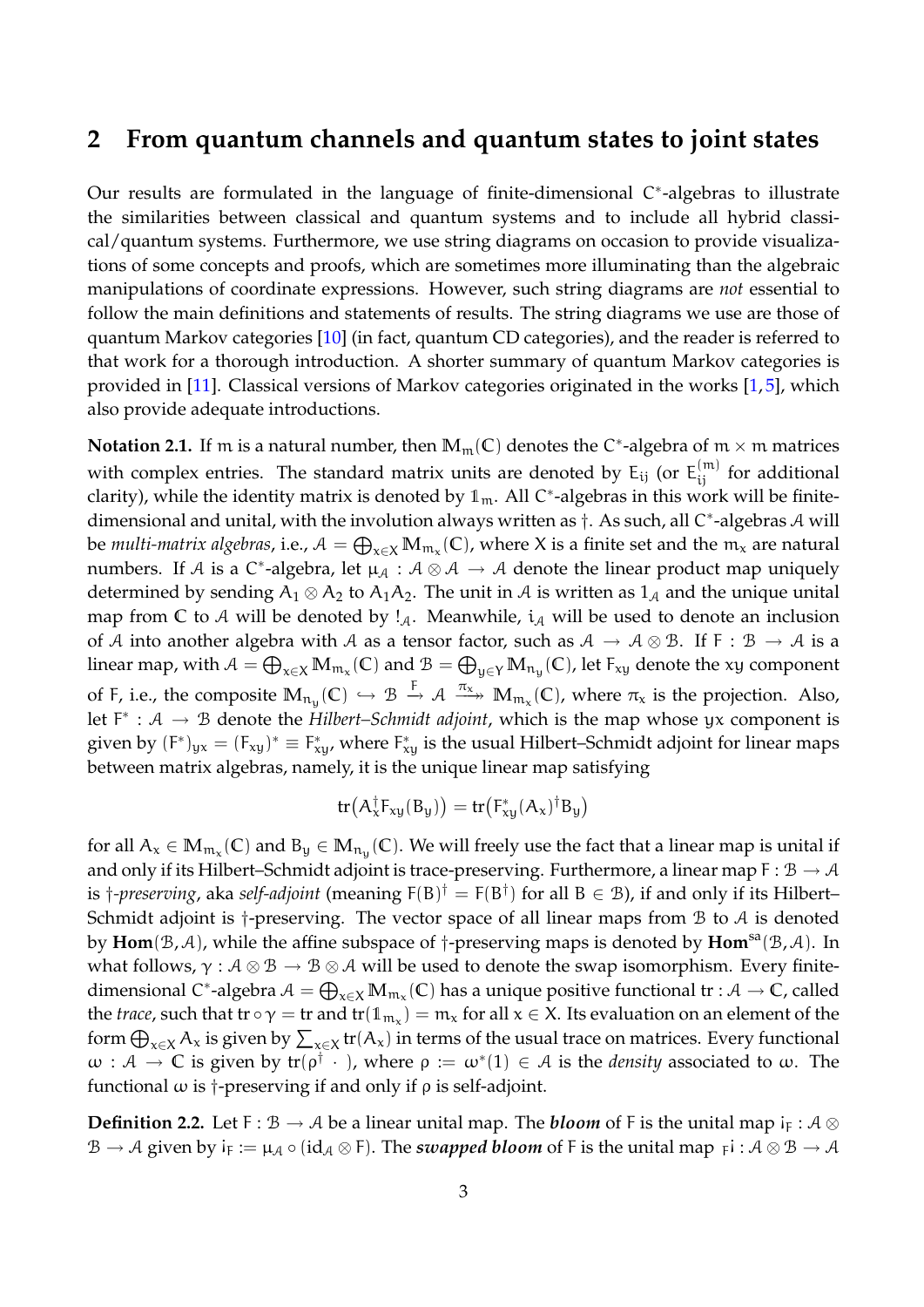given by  $_{\sf F}$ i :=  $\mu_\mathcal{A}\circ (\mathsf{F}\otimes \mathrm{id}_\mathcal{A})\circ \gamma.$  The *channel state* associated with F is the unital functional on  $A \otimes B$  given by

$$
\mathscr{S}[F] := \text{tr} \circ i_F \equiv \text{tr} \circ \mu_{\mathcal{A}} \circ (\text{id} \otimes F).
$$

The *channel density* associated with F is the element of A ⊗ B given by

$$
\mathscr{D}[F] := i_F^*(1_{\mathcal{A}}) \equiv (id \otimes F^*) \big( \mu_{\mathcal{A}}^*(1_{\mathcal{A}}) \big)
$$

and is the unique element of  $\mathcal{A}\otimes\mathcal{B}$  that satisfies  $\mathscr{S}[F]=\mathop{ \rm tr}(\mathscr{D} [F]^\dag\ \cdot\ ) .$  The channel state provides a linear isomorphism  $\mathscr{S}$ : **Hom** $(\mathscr{B}, \mathscr{A}) \to$  **Hom** $(\mathscr{A} \otimes \mathscr{B}, \mathbb{C})$  sending F to  $\mathscr{S}$  [F] and the channel density provides a linear isomorphism  $\mathscr{D}$  :  $\text{Hom}(\mathcal{B}, \mathcal{A}) \to \mathcal{A} \otimes \mathcal{B}$  sending F to  $\mathscr{D}[F]$ . These isomorphisms will both be referred to as the *Choi–Jamiołkowski isomorphism* [9]. For additional clarity, these may also be written as  $\mathscr{S}_{A,B}$  and  $\mathscr{D}_{A,B}$ .

**Remark 2.3.** In [8], the element  $\mathscr{D}[F]$  is called the 'channel state' associated with F. We have chosen to call this the channel density to allow for simpler generalizations to the C<sup>\*</sup>-algebraic setting of hybrid classical/quantum systems. We should also point out that the state/density terminology is abusive for two reasons. First, the trace of  $\mathscr{D}[F]$  is not unity, i.e., the channel state  $\mathscr{S}[F]$  is not unital. Second, and more importantly,  $\mathscr{D}[F]$  (and likewise  $\mathscr{S}[F]$ ) need not be positive. Nevertheless, the terminology is chosen to be somewhat consistent with that of [8] (though what we call 'density' is what [8] calls a 'state').

**Remark 2.4.** The channel state could have equivalently been defined in terms of the swapped bloom as  $\mathscr{S}[F] = \text{tr} \circ \varepsilon_F$ i. The fact that these two are equal is a consequence of the properties of the trace. Furthermore, it will often be useful to depict this via string diagrams as

$$
\text{tr}\circ i_F=\left\{\begin{array}{ccc}\frac{\vdash}{F}&\text{and}&\text{tr}\circ_Fi=\overbrace{F}\\ \frac{\vdash}{F}&\text{and}&\text{tr}\circ_Fi=\overbrace{F}\\ \end{array}\right.,
$$

where  $\perp$  denotes the trace, which is the Hilbert–Schmidt adjoint of  $!_A \equiv \frac{1}{\Box}$ . Note that if  $A =$  $\bigoplus_{\mathsf{x}\in\mathsf{X}}\mathbb{M}_{\mathfrak{m}_\mathsf{x}}(\mathbb{C})$ , then L.

$$
\frac{1}{\frac{1}{x}} = \sum_{x \in X} m_x
$$

gives the dimension of the underlying Hilbert space for A. Furthermore, note that if we set

:= and := ,

where  $\overrightarrow{A}$  is the Hilbert–Schmidt adjoint of  $\forall$ , then the Choi–Jamiołkowski isomorphism is easily seen to be an instance of the zig-zag identities from categorical quantum mechanics [3,7].

**Example 2.5.** When  $A = M_m(C)$  and  $B = M_n(C)$ , the channel density from Definition 2.2 is the matrix given by

$$
\mathscr{D}[F] = (id \otimes F^*) \big( \mu_{\mathcal{A}}^*(1\hskip-3.5pt1_{m}) \big) \equiv \sum_{i,j}^m \, E_{ij}^{(m)} \otimes F^*(E_{ji}^{(m)}),
$$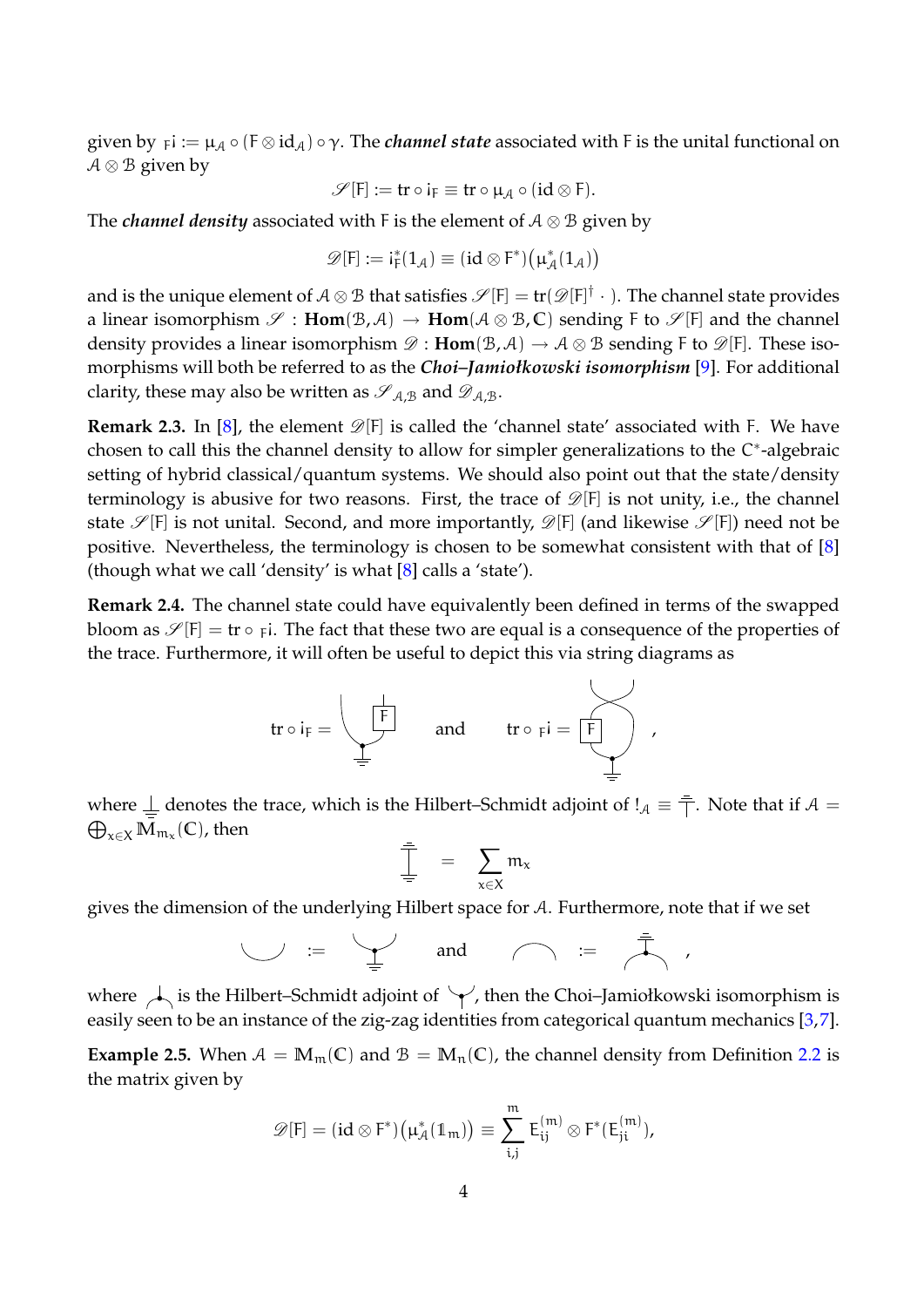which reproduces the definition from [8, Section 2(a)]. $^{\rm 1}$  In particular,

$$
\mathscr{D}[\text{id}_{\mathcal{A}}]=\mu_{\mathcal{A}}^*(1\!\!1_m)\equiv \sum_{i,j}^m\,E_{ij}^{(m)}\otimes E_{ji}^{(m)}.
$$

**Definition 2.6.** A pair  $(F, \omega)$ , where  $F : \mathcal{B} \to \mathcal{A}$  and  $\omega : \mathcal{A} \to \mathbb{C}$  are linear, is *effectively classical*, or *has a classical model,* iff there exist commutative C<sup>\*</sup>-subalgebras  $A_{\text{cl}}\subseteq A$  and  $B_{\text{cl}}\subseteq B$ , a linear map  $F_{cl}$  :  $B_{cl} \to A_{cl}$ , and conditional expectations<sup>2</sup>  $E_A$  :  $A \to A_{cl}$  and  $E_B$  :  $B \to B_{cl}$  such that

 $\omega_{\uparrow} \circ E_{\mathcal{A}} = \omega$ ,  $(\omega \circ F)_{\uparrow} \circ E_{\mathcal{B}} = \omega \circ F$ , and  $F = j_{\mathcal{A}} \circ F_{\mathcal{C}} \circ E_{\mathcal{B}}$ ,

where  $j_A: A_{cl} \to A$  is the inclusion, and where  $\upharpoonright$  is used to denote the restriction, i.e.,  $\omega_{\upharpoonright} :=$  $\omega \circ j_{\mathcal{A}}$  and  $(\omega \circ F)_{\upharpoonright} := \omega \circ F \circ j_{\mathcal{B}}$ .

The first two equations in Definition 2.6 say that the conditional expectations are statepreserving, i.e., they are particular disintegrations in the terminology of [6]. The last condition is more easily visualized as the commutative diagram



and encapsulates the fact that the quantum dynamics actually factors through a classical system. The conditional expectation condition also guarantees that the composite of effectively classical channels factors through the composite of the underlying classical channels. This is not relevant for the main statement of our theorem and is therefore addressed later in Proposition 3.2. The motivation for Definition 2.6 comes from the argument often provided in the physics literature that density matrices and channels that can be 'simultaneously diagonalized' are classical. The precise statement is given in the next proposition, the proof of which is given in the next section.

**Proposition 2.7.** In the notation of Definition 2.6, let  $A = M_m(\mathbb{C})$  and  $B = M_n(\mathbb{C})$ , and suppose  $\omega$ *and* F *are*  $\dagger$ *-preserving.* Write  $\omega = \text{tr}(\rho \cdot)$  *and*  $\omega \circ F = \text{tr}(\theta \cdot)$ *. Then, a classical model for*  $(F, \omega)$ *exists if and only if there exist orthonormal bases* {e<sup>i</sup> } *for* **C**<sup>m</sup> *and* {k} *for* **C**<sup>n</sup> *such that* ρ *and* θ *are* diagonal in these bases and the channel density  $\mathscr{D}[F]$  associated with F is diagonal<sup>3</sup> in the basis { $e_i\otimes e_k$ }. *Furthermore, if these equivalent conditions hold, then*  $[\mathscr{D}[\mathsf{F}], \rho \otimes 1_B] = 0$ *.* 

**Definition 2.8.** Let  $\star$  be a family of functions that assign to any pair of finite-dimensional  $C^*$ algebras A and B a function  $\star$ :  $Hom(B, A) \times Hom(A, C) \rightarrow Hom(A \otimes B, C)$  taking any linear

<sup>&</sup>lt;sup>1</sup>There is a small typo in the formula from [8, Section 2(a)] since the matrix  $E_{B|A}$  should be an element of  $A \otimes B$ and not  $\mathcal{B} \otimes \mathcal{A}$ .

<sup>&</sup>lt;sup>2</sup>This means E<sub>A</sub> and E<sub>B</sub> are positive unital and satisfy E<sub>A</sub> ∘ j<sub>A</sub> = id<sub>A<sub>cl</sub></sub> and E<sub>B</sub> ∘ j<sub>B</sub> = id<sub>B<sub>cl</sub>. See [6] for further</sub> properties.

<sup>&</sup>lt;sup>3</sup>It suffices to assume that  $\rho$  and  $\mathscr{D}[F]$  are diagonal in these bases since  $\theta = F^*(\rho)$  will be diagonal as a consequence.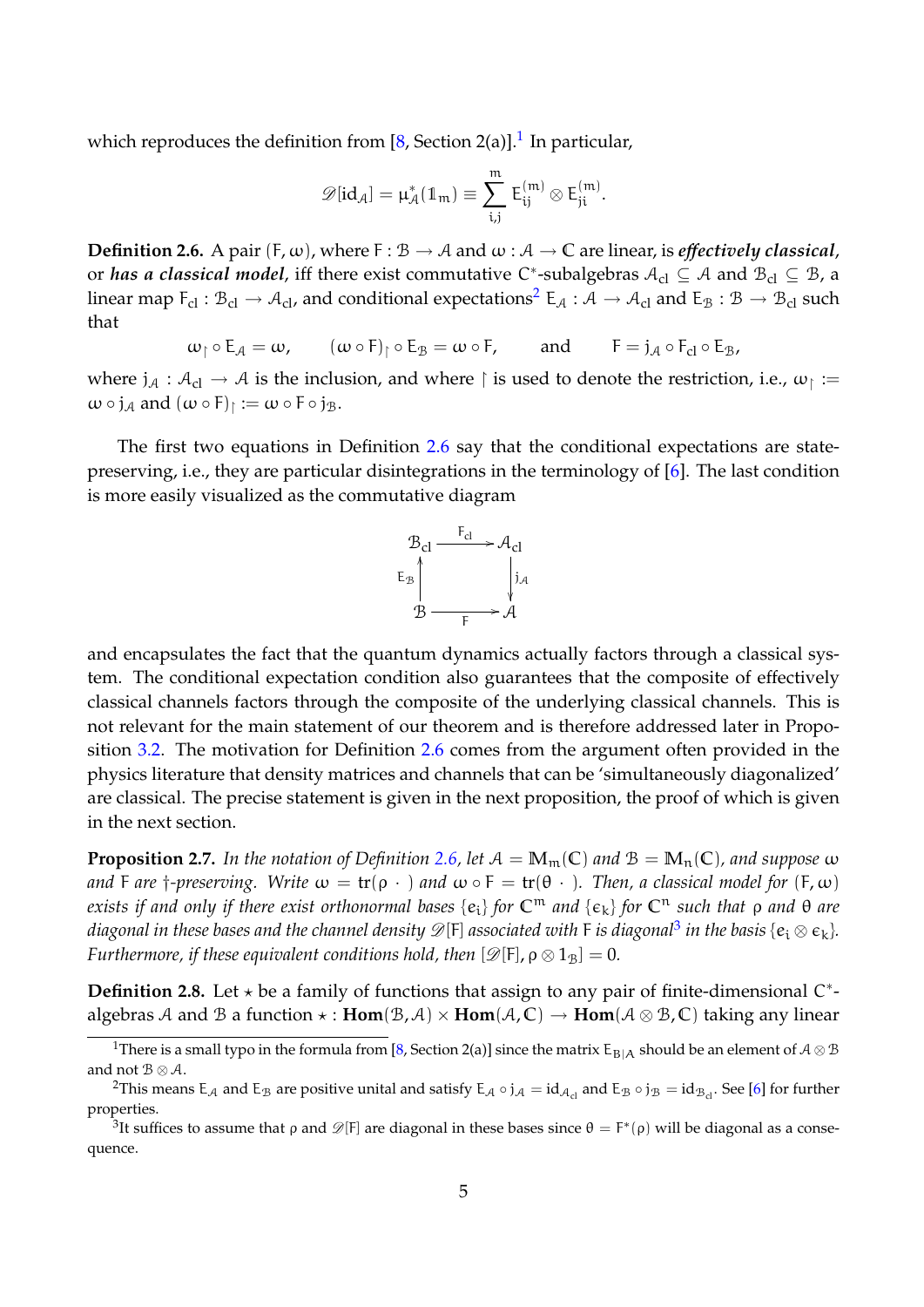map F :  $\mathcal{B} \to \mathcal{A}$  and linear functional  $\omega$  on  $\mathcal{A}$  to a functional  $F \star \omega$  on  $\mathcal{A} \otimes \mathcal{B}$  and satisfying the following conditions.

- (a) (Hermiticity and unitality) If  $(F, \omega)$  is in  $\text{Hom}^{\text{sa}}(\mathcal{B}, \mathcal{A}) \times \text{Hom}^{\text{sa}}(\mathcal{A}, \mathbb{C})$ , then  $F \star \omega$  is in **Hom**<sup>sa</sup>( $A \otimes B$ , **C**). If F and  $\omega$  are both unital, then  $F \star \omega$  is unital.
- (b) (Preservation of probabilistic mixtures/convex bi-linearity) Given any  $\lambda \in [0,1]$  together with maps  $F, G \in \text{Hom}(\mathcal{B}, \mathcal{A})$  and  $\omega, \xi \in \text{Hom}(\mathcal{A}, \mathbb{C})$ , the equalities

$$
\Big(\lambda F + (1-\lambda)G\Big)\star\omega = \lambda(F\star\omega) + (1-\lambda)(G\star\omega)
$$

and

$$
F \star \left( \lambda \omega + (1 - \lambda) \xi \right) = \lambda (F \star \omega) + (1 - \lambda) (F \star \xi)
$$

hold.

- (c) (Preservation of classical limit) If the pair  $(F, \omega)$  is effectively classical, then  $F \star \omega = \omega \circ i_F$ .
- (d) (Preservation of marginal states) The initial and final functionals are recovered from the joint functional in the sense that

$$
(F \star \omega) \circ i_{A} = \omega
$$
 and  $(F \star \omega) \circ i_{B} = \omega \circ F$ .

(e) (Compositionality/associativity) Given a composable pair of unital maps  $\mathcal{C} \stackrel{G}{\to} \mathcal{B} \stackrel{F}{\to} \mathcal{A}$  and a unital functional  $\omega$  on  $\mathcal{A}$ ,

$$
(!_{\mathcal{A}}\otimes G)\star(F\star\omega)=\Big(\mathscr{S}^{-1}_{\mathcal{A},\mathcal{B}\otimes\mathcal{C}}\left[(!_{\mathcal{A}}\otimes G)\star\big(\mathscr{S}_{\mathcal{A},\mathcal{B}}[F]\big)\right]\Big)\star\omega.
$$

Such a family is called a *states over time* function.

The explanation for why the compositionality/associativity formula looks so complicated, but is in fact rather straightforward, will be given in Remark 2.11. In short, it follows from the two natural ways of pairing the construction of states over two successive times and only looks complicated due to the natural isomorphisms coming from the Choi–Jamiołkowski isomorphism. Secondly, although our preservation of the classical limit axiom is expressed differently than in [8], it is equivalent to it by Proposition 2.7 on the domains for which a family of states over time function is defined.

**Remark 2.9.** The terminology 'a family of *states* over time' is a bit abusive because we are only requiring that the functionals are †-preserving and unital, rather than positive. Note that this is the same restriction imposed in [8]. In other words, there are situations where one might begin with a positive (even completely positive) unital map together with a state and end up with a joint functional that is *not* a state, i.e., it is not necessarily positive. It is an open question whether one can obtain a genuine family of states over time where all maps remain positive under some operation satisfying similar, perhaps slightly weakened, axioms (see Section 5 for more details).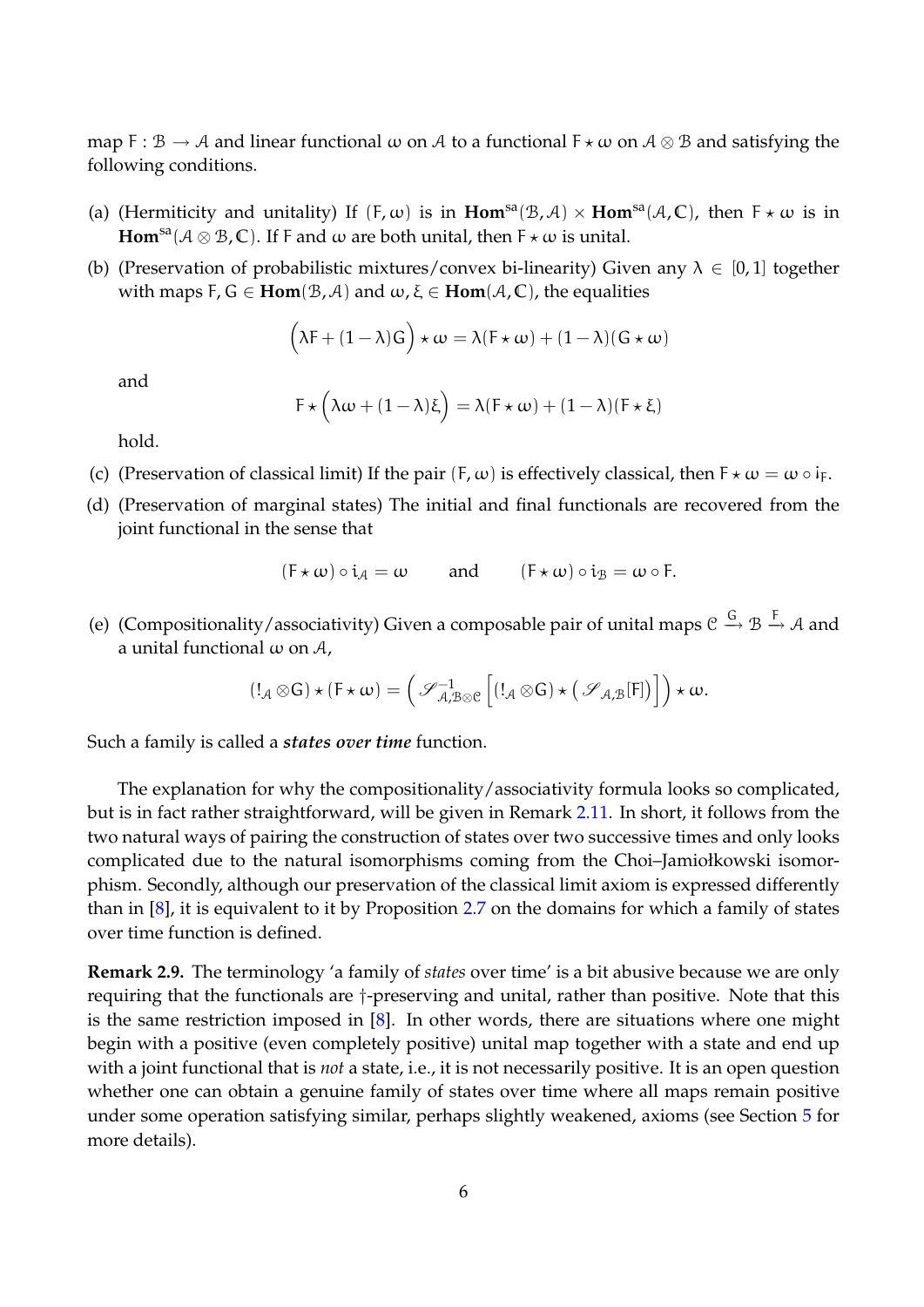**Remark 2.10.** Rather than requiring a family of states over time function to be defined as a family of functions of the form  $\text{Hom}(\mathcal{B}, \mathcal{A}) \times \text{Hom}(\mathcal{A}, \mathbb{C}) \to \text{Hom}(\mathcal{A} \otimes \mathcal{B}, \mathbb{C})$ , we could have required it to be a family of functions of the form  $Hom^{sa}(\mathcal{B}, \mathcal{A}) \times Hom^{sa}(\mathcal{A}, \mathbb{C}) \to Hom^{sa}(\mathcal{A} \otimes$ B, **C**) so that Hermiticity is in the very definition of the family. However, one can see that by arguments completely analogous to those in the proof of [8, Lemma 4.3], any such function uniquely extends to a function  $Hom(B, A) \times Hom(A, C) \rightarrow Hom(A \otimes B, C)$  satisfying the same properties, in fact complex bi-linearity. This is achieved by splitting an arbitrary morphism F :  $\mathcal{B} \to \mathcal{A}$  into its Hermitian and anti-Hermitian parts via F  $= \frac{1}{2}$  $\frac{1}{2} (F + \dagger \circ F \circ \dagger) + \frac{1}{2}$  $\frac{1}{2}$  (F – †  $\circ$  F  $\circ$  † ). Thus, we lose no generality in defining a family of states over time function on all linear maps as opposed to the subspace of †-preserving ones.

**Remark 2.11.** The formula for associativity looks rather complicated because of the way in which we have formulated our definition by avoiding the usage of a binary operation and is one of the two reasons why we are able to bypass the no-go result of [8] (see Remark 2.15 for more details). The formula comes from trying to pair the three different factors in the two possible ways, i.e., the diagram



must commute. Note that the Choi-Jamiołkowski isomorphisms  $\mathscr S$  are used to transform channels into joint states, while the inverse transforms joint states back into channels. Furthermore, the inclusion  $!_A$  is used to guarantee that the domains and codomains match so that the  $\star$  operation can be applied. In other words, ignoring these canonical maps, one sees this as associativity of  $\star$ . Interestingly, when we extend such a  $\star$  function to include channels in its second argument in Section 4, we will find that the associated formulation of associativity takes a much simpler form, as it will no longer be necessary to use the Choi–Jamiołkowski isomorphism in its description.

**Remark 2.12.** We can express the associativity of  $\star$  in a manner that is even more closely related to associativity in the usual sense as follows. First, note that by the Choi-Jamiołkowski isomorphism, **Hom**( $\mathcal{B}, \mathcal{A}$ )  $\cong \mathcal{A} \otimes \mathcal{B}$ . Furthermore, since **Hom**( $\mathcal{A}, \mathbb{C}$ )  $\cong \mathbb{C} \otimes \mathcal{A} \cong \mathcal{A}$ , we can include this into  $A \otimes B$ . In this way, one can imagine an extension of  $\star$  to a binary operation  $\mathcal{D}: (\mathcal{A} \otimes \mathcal{B}) \times (\mathcal{A} \otimes \mathcal{B}) \to \mathcal{A} \otimes \mathcal{B}$  that agrees with  $\star$  on the subspace  $(\mathcal{A} \otimes \mathcal{B}) \times (\mathcal{A} \otimes \mathbb{C})$ , and likewise for other C<sup>\*</sup>-algebras and their tensor products. Once all these identifications are made, commutativity of the diagram in Remark 2.11 reads

$$
\mathscr{D} [!_A \otimes G] \oplus \Big( \big( \mathscr{D} [F] \oplus (\rho \otimes 1_{\mathcal{B}}) \big) \otimes 1_{\mathcal{C}} \Big) = \Big( \mathscr{D} [!_A \otimes G] \oplus \big( \mathscr{D} [F] \otimes 1_{\mathcal{C}} \big) \Big) \oplus (\rho \otimes 1_{\mathcal{B}} \otimes 1_{\mathcal{C}}).
$$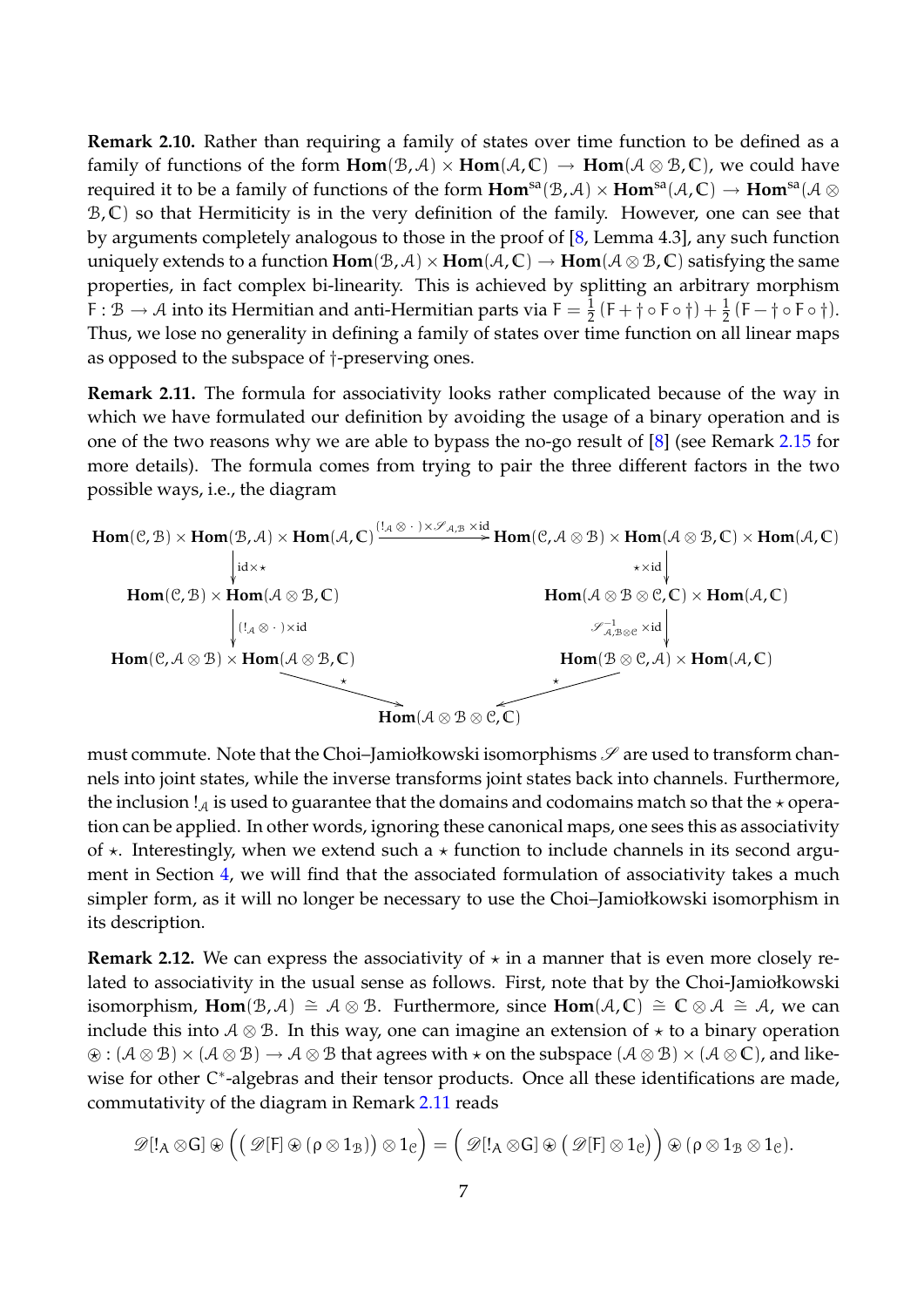Without writing any of the identity matrices and without writing the inclusions out explicitly, the above formula reduces to

$$
\mathscr{D}[G]\circledast\big(\mathscr{D}[F]\circledast\rho\big)=\big(\mathscr{D}[G]\circledast\mathscr{D}[F]\big)\circledast\rho,
$$

which looks more like associativity in the usual sense, and in fact coincides with the expression that can be found in [8]. Though perhaps more cumbersome, the benefit of our approach of specifying the domains and codomains more precisely, as well as specifying exactly when the Choi–Jamiołkowski isomorphism is being used, is that we will bypass the no-go result of [8], as will be discussed in Theorem 2.13 and afterwards.

**Theorem 2.13.** *A family of states over time function exists.*

*Proof.* Given  $F : B \to A$  and  $\omega : A \to \mathbb{C}$ , the assignment

$$
F \star \omega := \frac{1}{2} \Big( \omega \circ i_F + \omega \circ \mathrm{F}i \Big) \equiv \frac{1}{2} \left( \underbrace{\begin{array}{c} \downarrow \\ \downarrow \uparrow \\ \hline \omega \end{array}}_{\text{w}} + \underbrace{\begin{array}{c} \downarrow \\ \uparrow \\ \hline \downarrow \end{array}}_{\text{w}} \right)
$$

satisfies all the required conditions. A detailed proof that this indeed satisfies all the axioms is deferred to Section 3.

**Remark 2.14.** The assignment in the proof of Theorem 2.13 is given by the Jordan product when expressed in terms of the corresponding densities, as described in Lemma 3.6 below.

**Remark 2.15.** Theorem 2.13 seems to contradict the results of [8]. However, as mentioned in Remark 2.12, there are two reasons for this. First, notice that the *domain*  $(A \otimes B) \times (A \otimes B)$  of the family of states over time function in [8] (what we called  $\circledast$  in Remark 2.12) is much larger than is necessary for the definition to be made. The authors of [8] then demanded the five axioms to be valid on this larger domain, rather than the domain  $(A \otimes B) \times A$ , as we have. The second reason, which will be explained in more detail in Section 4, is that the extension of the classical limit axiom as formulated in [8] to the larger domain is more stringent than our extension based on our definition of a classical model. By using only the data given (a channel together with a state), and by using less structure that is nevertheless sufficient to make sense of such a family of states over time function, we have been able to bypass the no-go theorem of [8]. It should be pointed out that the authors of [8] were well aware of the fact that the Jordan product on qubits is associative on the required matrices involved when they discussed the Fitzsimons– Jones–Vedral (FJV) construction [4]. However, they nevertheless demanded a binary operation, so that the Jordan product is no longer associative, and this is what forced their no-go result.

# **3 Proofs and relevant results**

This section contains proofs of all statements made, including the proof of the main theorem. Some lemmas are included as separate statements and a proposition regarding the compositionality of classical models is given.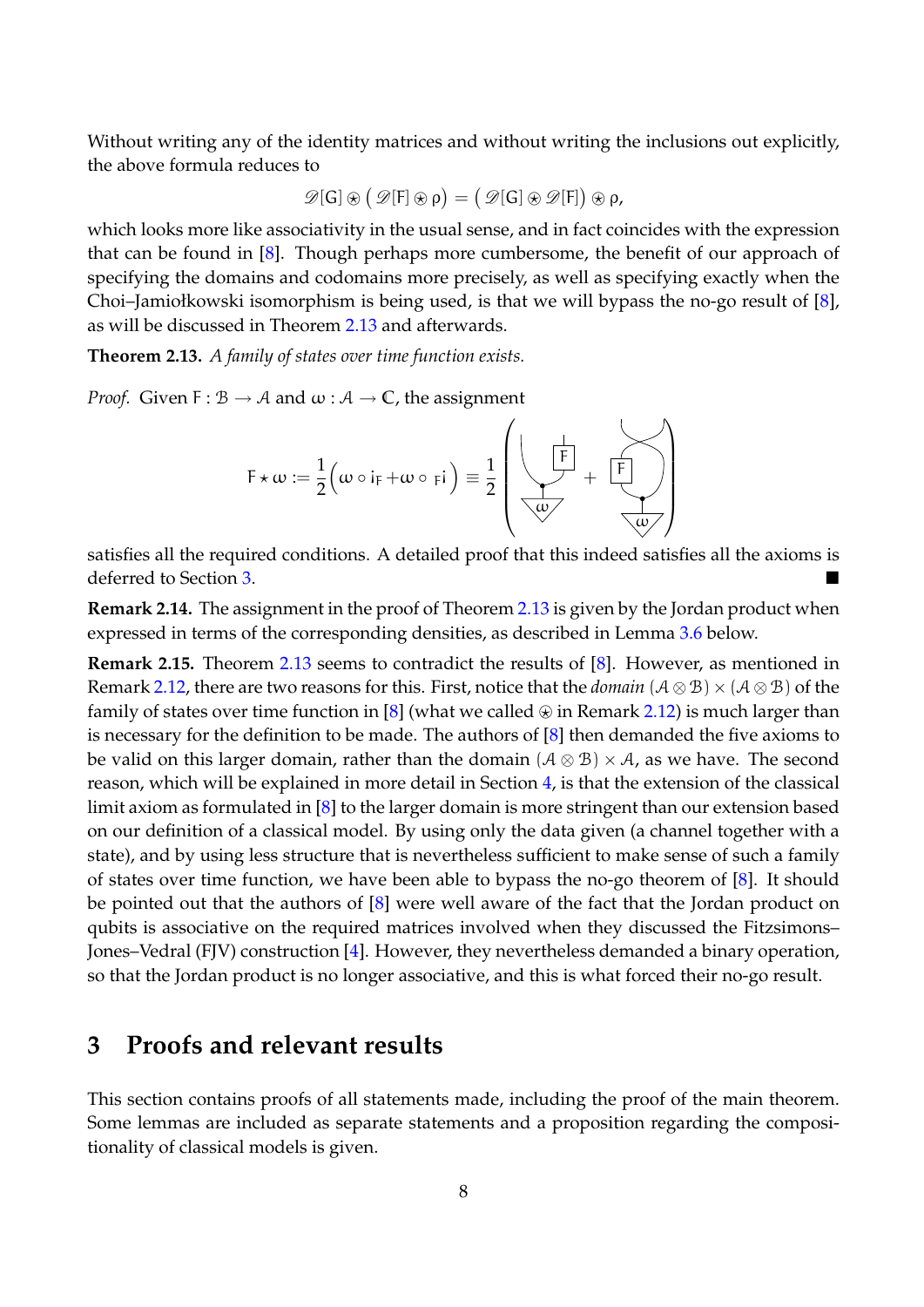#### *Proof of Proposition 2.7.*

(  $\Leftarrow$  ) Suppose there exist orthonormal bases { $e_i$ } and { $\epsilon_j$ } as in the assumptions of the reverse claim. Let  $P_i \equiv |e_i\rangle\langle e_i|$  and  $Q_k \equiv |e_k\rangle\langle e_k|$  be the corresponding one-dimensional projection operators. By assumption*,* there exist numbers  $p_i$ ,  $q_k$ ,  $f_{ki} \in \mathbb{R}$  such that

$$
\rho=\sum_{i=1}^m p_iP_i, \qquad \theta=\sum_{k=1}^n q_kQ_k, \quad \text{ and } \quad \mathscr{D}[F]=\sum_{i=1}^m \sum_{k=1}^n f_{ki}P_i\otimes Q_k.
$$

By Example 2.5, the last equality for the channel density entails

$$
F^*(|e_j\rangle\langle e_i|) = \delta_{ij}F^*(P_i) = \sum_{k=1}^n \delta_{ij}f_{ki}Q_k
$$

for all  $i, j \in \{1, \ldots, m\}$ . Therefore,

$$
F\big(|\varepsilon_k\rangle\langle\varepsilon_l|\big)=\delta_{kl}\sum_{i=1}^m\overline{f_{ki}}P_i
$$

for all k,  $l \in \{1, ..., n\}$  by the definition of the Hilbert–Schmidt adjoint (since the  $f_{ki}$  are real,  $\overline{f_{ki}} = f_{ki}$ , since this definition satisfies

$$
\text{tr}\left(E_{ij}^{(m)}F(E_{kl}^{(n)})\right)\equiv\left\langle E_{ji}^{(m)},F(E_{kl}^{(n)})\right\rangle=\left\langle F^*(E_{ji}^{(m)}),E_{kl}^{(n)}\right\rangle\equiv\text{tr}\left(F^*(E_{ji}^{(m)})^\dagger E_{kl}^{(n)}\right)
$$

for all  $i, j \in \{1, \ldots, m\}$  and  $k, l \in \{1, \ldots, n\}$ . From this, we can define the required conditional expectations and classical maps. First, we set  $\mathcal{A}_{cl} := \text{span}_{\mathfrak{i}}\{P_{\mathfrak{i}}\}$  and  $\mathcal{B}_{cl} := \text{span}_{\mathsf{k}}\{Q_{\mathsf{k}}\}.$  These are commutative unital C<sup>\*</sup>-subalgebras of A and B, respectively, due to the orthonormality and spanning assumptions on  $\{e_i\}$  and  $\{\epsilon_k\}$ . Next, define  $F_{cl}:\mathcal{B}_{cl}\to\mathcal{A}_{cl}$  by specifying

$$
F_{cl}(Q_k):=\sum_{i=1}^m \overline{f_{ki}}P_i
$$

for all k and then extending linearly. The conditional expectations  $E_A : A \to A_{cl}$  and  $E_B : B \to B$  $B_{cl}$  are defined by

$$
\mathsf{E}_{\mathcal{A}}(A) := \sum_{i=1}^m \mathsf{P}_i A \mathsf{P}_i \qquad \text{ and } \qquad \mathsf{E}_{\mathcal{B}}(B) := \sum_{k=1}^n \mathsf{Q}_k B \mathsf{Q}_k.
$$

From this, the required conditions of a classical model are all readily checked. Indeed, one has

$$
(j_{\mathcal{A}}\circ F_{cl}\circ E_{\mathcal{B}})\big(|\varepsilon_k\rangle\langle\varepsilon_l| \big)=(j_{\mathcal{A}}\circ F_{cl})(\delta_{kl}Q_k)=\delta_{kl}\sum_{i=1}^m\overline{f_{ki}}P_i=F\big(|\varepsilon_k\rangle\langle\varepsilon_l|\big),
$$

as needed. The state-preserving condition for the conditional expectations is immediate.

 $(\Rightarrow)$  Suppose a classical model exists. Then by all the assumptions, there exist orthogonal projections (not necessarily rank 1) {P<sub>i</sub>} in A and {Q<sub>k</sub>} in B together with coefficients {p<sub>i</sub>} and {q<sub>k</sub>} such that

$$
A_{cl} = span_i\{P_i\}, \quad B_{cl} = span_k\{Q_k\}, \quad \omega(P_i) = p_i, \quad \text{and} \quad (\omega \circ F)(Q_k) = q_k.
$$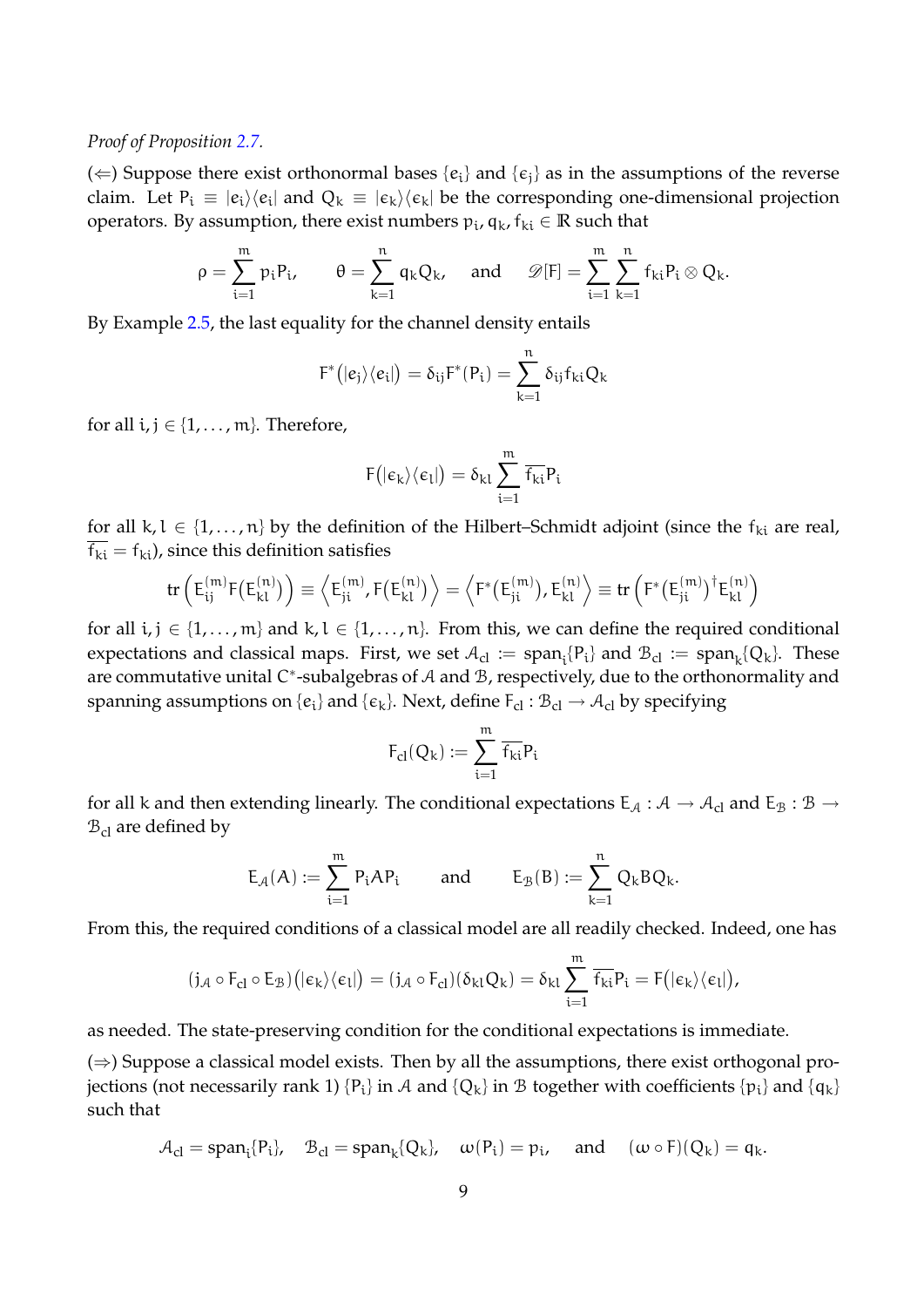Since  $\mathsf{E}_\mathcal{A}$  and  $\mathsf{E}_\mathcal{B}$  are conditional expectations into commutative C $^*$ -algebras, there exist positive functionals  $\phi_i:\mathcal A\to\mathbb C$  and  $\psi_k:\mathcal B\to\mathbb C$  supported on  $P_i\mathcal A P_i$  and  $Q_k\mathcal B Q_k$ , respectively, such that

$$
E_{\mathcal{A}}(A) = \sum_i \varphi_i(P_i A P_i) P_i \quad \text{ and } \quad E_{\mathcal{B}}(B) = \sum_k \psi_k(Q_k B Q_k) Q_k.
$$

Such functionals are necessarily represented by positive matrices  $\sigma_i \in P_i AP_i$  and  $\tau_k \in Q_k B Q_k$ satisfying

$$
\varphi_i = tr(\sigma_i \ \cdot \ ) \quad \text{ and } \quad \psi_k = tr(\tau_k \ \cdot \ ).
$$

By the assumption that the conditional expectations  $E_A$  and  $E_B$  are state-preserving, we conclude that  $\rho$  and  $\theta$  are (orthogonal) linear combinations of these matrices, namely

$$
\rho=\sum_i p_i\sigma_i\quad\text{and}\quad\theta=\sum_k q_k\tau_k.
$$

Since  $\rho$  and  $\theta$  are self-adjoint,  $\sigma_i$  and  $\tau_k$  are self-adjoint as well. As such, let  $\{|e_{i\alpha_i}\rangle\}$  and  $\{|e_{k\beta_k}\rangle\}$ be orthonormal bases diagonalizing the  $\sigma_i$  and  $\tau_k$ , respectively. Thus,

$$
\rho=\sum_i\,p_i\sum_{\alpha_i}\,s_{i\alpha_i}|e_{i\alpha_i}\rangle\langle e_{i\alpha_i}|\quad\text{ and }\quad\theta=\sum_k\,q_k\sum_{\beta_k}\,t_{k\beta_k}|e_{k\beta_k}\rangle\langle e_{k\beta_k}|
$$

have been diagonalized in terms of the real coefficients  $\{s_{i\alpha_i}\}$  and  $\{t_{k\beta_k}\}$ . In particular, note that

$$
P_i = \sum_{\alpha_i} |e_{i\alpha_i}\rangle\langle e_{i\alpha_i}| \quad \text{ and } \quad Q_k = \sum_{\beta_k} | \varepsilon_{k\beta_k}\rangle\langle \varepsilon_{k\beta_k}|
$$

provide orthogonal rank 1 decompositions of the projection operators describing the commutative subalgebras. Now, since  $F_{cl}$ :  $B_{cl} \rightarrow A_{cl}$  is linear and †-preserving, there exist numbers  $f_{ki} \in \mathbb{R}$  such that

$$
F_{cl}(Q_k)=\sum_i\,f_{ki}P_i
$$

for all k. By the assumption that  $F = j_A \circ F_{cl} \circ E_B$  together with all the consequences derived thus far, we find

$$
F\left(|\varepsilon_{k\beta_{k}}\rangle\langle\varepsilon_{l\gamma_{l}}|\right) = (j_{\mathcal{A}} \circ F_{cl})\left(\delta_{kl} \text{tr}\left(\tau_{k}|\varepsilon_{k\beta_{k}}\rangle\langle\varepsilon_{l\gamma_{l}}|\right)Q_{k}\right) = \delta_{kl}\delta_{\beta_{k}\gamma_{k}}t_{k\beta_{k}}(j_{\mathcal{A}} \circ F_{cl})(Q_{k})
$$

$$
= \delta_{kl}\delta_{\beta_{k}\gamma_{k}}t_{k\beta_{k}}\sum_{i}f_{ki}P_{i} = \delta_{kl}\delta_{\beta_{k}\gamma_{k}}t_{k\beta_{k}}\sum_{i}f_{ki}\sum_{\alpha_{i}}f_{ki}\sum_{\alpha_{i}}|e_{i\alpha_{i}}\rangle\langle e_{i\alpha_{i}}|.
$$

By a similar Hilbert–Schmidt adjoint calculation as in the proof of the  $(\Leftarrow)$  direction, this shows that  $\mathscr{D}[F]$  is diagonal in these bases.

Finally, the claim that  $[\mathscr{D}[F], \rho \otimes 1_B] = 0$  follows from these equivalent conditions by simultaneously diagonalizing  $\mathscr{D}[F]$  and  $\rho \otimes 1_B$ .

**Remark 3.1.** The proof of Proposition 2.7 shows  $\sum_{k} f_{ki} = 1$  if F is unital and  $f_{ki} \geq 0$  if F is positive. Hence, if F is positive and unital, then the collection  $f_{ki}$  determine a stochastic matrix. Analogous statements hold for  $\rho$  and  $\theta$  if  $\omega$  and  $\omega \circ F$  have analogous properties.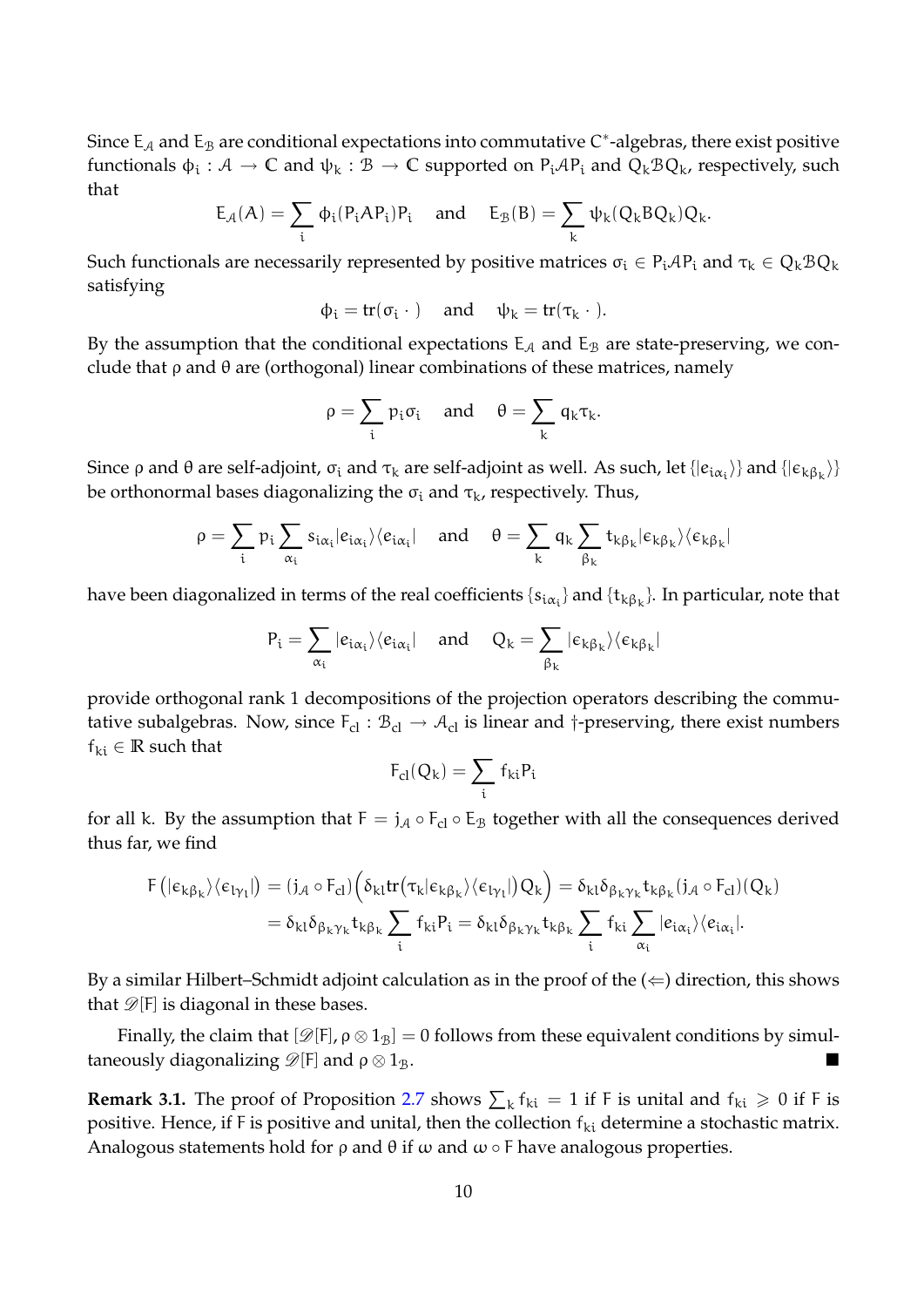After Definition 2.6, it was claimed that the definition of a classical model was made so as to preserve compositionality. This is stated more precisely in the following.

**Proposition 3.2.** Suppose  $(\mathcal{B} \xrightarrow{F} \mathcal{A}, \mathcal{A} \xrightarrow{\omega} \mathbb{C})$  and  $(\mathcal{C} \xrightarrow{G} \mathcal{B}, \mathcal{B} \xrightarrow{\omega \circ F} \mathbb{C})$  have classical models  $(\mathcal{B}_{cl} \xrightarrow{F_{cl}}$  $\mathcal{A}_{\text{cl}}$ ,  $\mathsf{E}_{\mathcal{A}}$ ,  $\mathsf{E}_{\mathcal{B}}$ ) and  $(\mathcal{C}_{\text{cl}} \xrightarrow{\mathsf{G}_{\text{cl}}} \mathcal{B}_{\text{cl}}$ ,  $\mathsf{E}_{\mathcal{B}}'$ ,  $\mathsf{E}_{\mathcal{C}}$ ). Then  $(\mathcal{C} \xrightarrow{\mathsf{G}_{\text{of}}} \mathcal{A}, \mathcal{A} \xrightarrow{\omega} \mathbb{C})$  has  $(\mathcal{C}_{\text{cl}} \xrightarrow{\mathsf{F}_{\text{cl}} \circ \mathsf{G}_{\text{cl}}} \$ *classical model.*

**Remark 3.3.** Note that the two conditional expectations  $E'_{\mathcal{B}}$  need not equal  $E_{\mathcal{B}}$  in Proposition 3.2, but they are almost everywhere equivalent. None of these subtleties arise if all densities have full rank. See [6] for details.

*Proof of Proposition 3.2.* The state-preservation conditions hold by assumption, while the factorization follows from

$$
j_{\mathcal{A}} \circ (F_{cl} \circ G_{cl}) \circ E_{\mathcal{C}} = j_{\mathcal{A}} \circ F_{cl} \circ E_{\mathcal{B}} \circ j_{\mathcal{B}} \circ G_{cl} \circ E_{\mathcal{C}} = F \circ G.
$$

**Lemma 3.4.** *In terms of the notation from Definition 2.2, if* F *is* †*-preserving, then the associated channel density is self-adjoint (equivalently, the channel state is* †*-preserving).*

*Proof.* This follows from the fact that F is †-preserving and  $\mu_A$  is †-reversing, namely  $\mu_A \circ \dagger =$  $\dagger \circ \mu_A \circ \gamma$ , where  $\gamma$  is the swap map. In more detail,

$$
\Bigl((id\otimes F^*)\bigl(\mu^*_\mathcal{A}(1_\mathcal{A})\bigr)\Bigr)^\dagger=(id\otimes F^*)\bigl(\mu^*_\mathcal{A}(1_\mathcal{A})\bigr)^\dagger=(id\otimes F^*)\Bigl(\gamma\bigl(\mu^*_\mathcal{A}(1_\mathcal{A}^\dagger)\bigr)\Bigr)=(id\otimes F^*)\bigl(\mu^*_\mathcal{A}(1_\mathcal{A})\bigr).
$$

Equivalently,



where the first identity follows from the properties of the trace, and where  $\frac{1}{2}$  denotes the involution (cf. [10]).

**Lemma 3.5.** *Given linear maps*  $F : B \to A$  *and*  $\omega : A \to \mathbb{C}$ *, the densities associated with*  $\omega \circ i_F$  *and*  $\omega \circ \varphi$  *are*  $(\rho \otimes 1_B) \mathscr{D}[\mathsf{F}]$  and  $\mathscr{D}[\mathsf{F}](\rho \otimes 1_B)$ , respectively, where  $\rho := \omega^*(1)$  is the density associated *with*  $\omega$  *via*  $\omega = \text{tr}(\rho^{\dagger} \cdot).$ 

*Proof.* We prove one of these claims as the other is completely analogous. Indeed, by using the cyclicity property of the trace and the definition of the Hilbert–Schmidt adjoint,

$$
tr((\rho \otimes 1_B) \mathscr{D}[F])^{\dagger}(A \otimes B)) = tr(((id_{\mathcal{A}} \otimes F^*)\mu_{\mathcal{A}}^*(1_{\mathcal{A}}))^{\dagger}(\rho^{\dagger} A \otimes B))
$$
  
\n
$$
= tr(\mu_{\mathcal{A}}^*(1_{\mathcal{A}})^{\dagger}(\rho^{\dagger} A \otimes F(B)))
$$
  
\n
$$
= tr(1_{\mathcal{A}}^{\dagger} \mu_{\mathcal{A}}(\rho^{\dagger} A \otimes F(B)))
$$
  
\n
$$
= tr(\rho^{\dagger} AF(B))
$$
  
\n
$$
= (\omega \circ i_F)(A \otimes B).
$$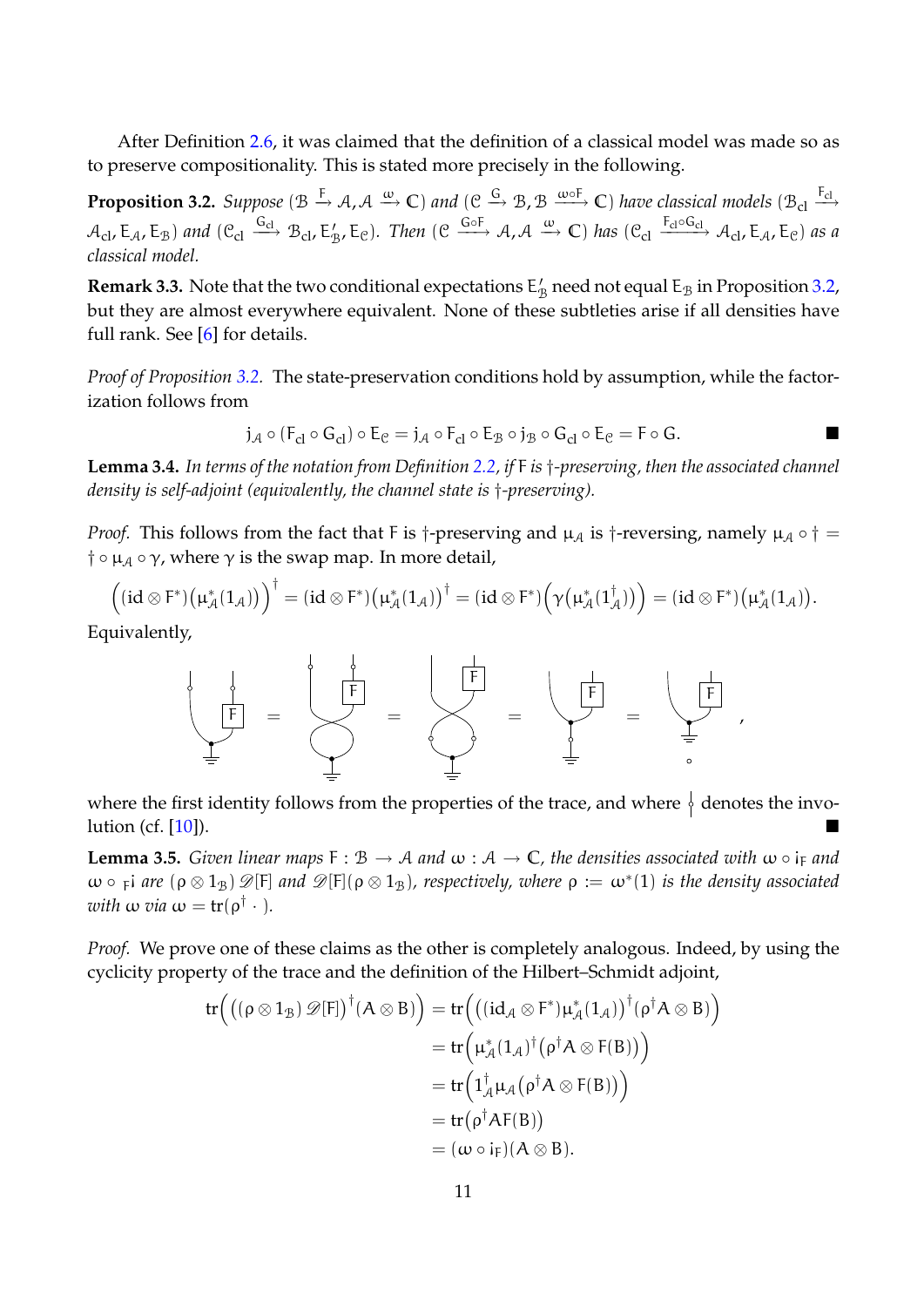Since  $A \in \mathcal{A}$  and  $B \in \mathcal{B}$  are arbitrary and since the trace is non-degenerate, the density associated with  $\omega \circ i_F$  is  $(\rho \otimes 1_B) \mathscr{D} [F].$ 

**Lemma 3.6.** *Given unital*  $\dagger$ -preserving maps  $F : B \to A$  *and*  $\omega : A \to \mathbb{C}$ *, one has* 

 $\omega \circ i_F \circ \dagger = \dagger \circ \omega \circ \varepsilon i$  and  $\omega \circ \varepsilon_i \circ \dagger = \dagger \circ \omega \circ i_F$ .

In particular, the functional  $F \star \omega := \frac{1}{2}(\omega \circ i_F + \omega \circ \overline{\phantom{r}} i)$  is unital and  $\dagger$ *-preserving and has a density given by the Jordan product of the channel density together with the density* ρ *representing* ω*, i.e.,*

$$
(\mathsf{F} \star \omega)^*(1) = \frac{1}{2} \Big( (\rho \otimes 1_{\mathcal{B}}) \mathscr{D}[\mathsf{F}] + \mathscr{D}[\mathsf{F}] (\rho \otimes 1_{\mathcal{B}}) \Big).
$$

*Proof.* The two identities immediately follow from Lemma 3.4, Lemma 3.5, and

$$
\big((\rho\otimes 1_{\mathcal{B}})\,\mathscr{D}[F]\big)^\dagger=\mathscr{D}[F]^\dagger(\rho\otimes 1_{\mathcal{B}})^\dagger=\mathscr{D}[F](\rho\otimes 1_{\mathcal{B}}).
$$

The †-preserving property follows from this. The unitality follows from the fact that the composite of unital maps is unital. The formula for the density in terms of the Jordan product follows from the first two identities and Lemma 3.5.

**Lemma 3.7.** *Let*  $F : B \to A$  *and*  $\omega : A \to C$  *be unital linear maps. Then* 

$$
\omega \circ i_F \circ i_{\mathcal{A}} = \omega = \omega \circ \mathrm{pi} \circ i_{\mathcal{A}} \qquad \text{and} \qquad \omega \circ i_F \circ i_{\mathcal{B}} = \omega \circ F = \omega \circ \mathrm{pi} \circ i_{\mathcal{B}}.
$$

*Proof.* The proofs are straightforward calculations. For example,

$$
(\omega \circ i_F \circ i_{\mathcal{A}})(A) = (\omega \circ \mu_{\mathcal{A}} \circ (id_{\mathcal{A}} \otimes F) \circ i_{\mathcal{A}})(A) = \omega\bigl(AF(1_{\mathcal{B}})\bigr) = \omega(A1_{\mathcal{A}}) = \omega(A)
$$

and

$$
(\omega \circ \mathsf{p} \mathsf{i} \circ \mathsf{i}_{\mathcal{A}})(A) = \big(\omega \circ \mu_{\mathcal{A}} \circ (\mathsf{F} \otimes \mathsf{id}_{\mathcal{A}}) \circ \gamma \circ \mathsf{i}_{\mathcal{A}}\big)(A) = \omega\Big(\mu_{\mathcal{A}}\big(\mathsf{F}(1_{\mathcal{B}})A\big)\Big) = \omega\big(\mathsf{F}(1_{\mathcal{B}})A\big) = \omega(A)
$$

for all  $A \in \mathcal{A}$ . A similar calculation holds for the second set of claims. The calculations are easily visualized using string diagrams. For example, the two we just showed are given by



Note that unitality of F was used here.

**Proof of Theorem 2.13.** 

(a) This follows from Lemma 3.6.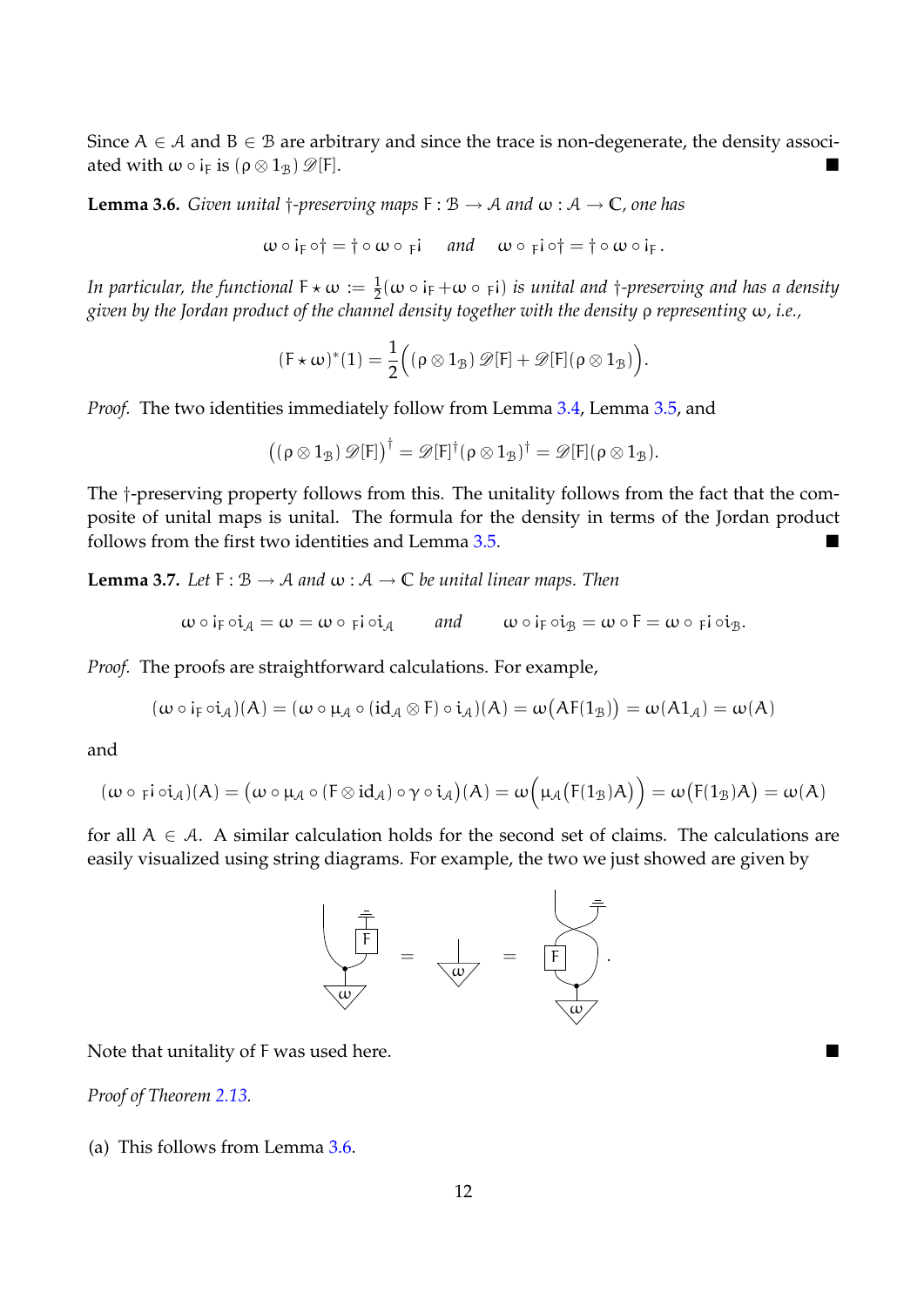(b) This follows from the linearity of  $i_F$  and  $F$  in the argument F as well as linearity of  $\omega$ . Indeed, writing  $F \star \omega$  out more explicitly as

$$
F\star \omega = \frac{1}{2} \Big( \omega \circ \mu_{\mathcal{A}} \circ (\mathrm{id} \otimes F) + \omega \circ \mu_{\mathcal{A}} \circ (F \otimes \mathrm{id}) \circ \gamma \Big)
$$

shows that in fact each term on the right-hand-side depends linearly on both F and  $\omega$ .

(c) In what follows, we will prove  $\omega \circ \overline{F} = \omega \circ i_{F}$ . We will use string diagrams for an elegant proof. It will use the fact that state-preserving conditional expectations are Bayesian inverses [6], and it will also crucially use the fact that  $\mu_{A_{cl}} \circ \gamma = \mu_{A_{cl}}$ , which only holds for commutative C<sup>\*</sup>-algebras. We implement the notation of Definition 2.6. The calculation



implies the claim.

- (d) This follows from Lemma 3.7.
- (e) The proof of associativity will be achieved by showing commutativity of the diagram in Remark 2.11. Following along the left-hand-side of that diagram results in

$$
\left(\frac{\begin{pmatrix} 1 & \frac{1}{|F|} \\ \frac{1}{|F|} & \frac{1}{|F|} \\ \frac{1}{|F|} & \frac{1}{|F|} \end{pmatrix}}{\begin{pmatrix} 1 & \frac{1}{|F|} \\ \frac{1}{|F|} \\ \frac{1}{|F|} \\ \frac{1}{|F|} \\ \frac{1}{|F|} \\ \frac{1}{|F|} \\ \frac{1}{|F|} \\ \frac{1}{|F|} \\ \frac{1}{|F|} \\ \frac{1}{|F|} \\ \frac{1}{|F|} \\ \frac{1}{|F|} \\ \frac{1}{|F|} \\ \frac{1}{|F|} \\ \frac{1}{|F|} \\ \frac{1}{|F|} \\ \frac{1}{|F|} \\ \frac{1}{|F|} \\ \frac{1}{|F|} \\ \frac{1}{|F|} \\ \frac{1}{|F|} \\ \frac{1}{|F|} \\ \frac{1}{|F|} \\ \frac{1}{|F|} \\ \frac{1}{|F|} \\ \frac{1}{|F|} \\ \frac{1}{|F|} \\ \frac{1}{|F|} \\ \frac{1}{|F|} \\ \frac{1}{|F|} \\ \frac{1}{|F|} \\ \frac{1}{|F|} \\ \frac{1}{|F|} \\ \frac{1}{|F|} \\ \frac{1}{|F|} \\ \frac{1}{|F|} \\ \frac{1}{|F|} \\ \frac{1}{|F|} \\ \frac{1}{|F|} \\ \frac{1}{|F|} \\ \frac{1}{|F|} \\ \frac{1}{|F|} \\ \frac{1}{|F|} \\ \frac{1}{|F|} \\ \frac{1}{|F|} \\ \frac{1}{|F|} \\ \frac{1}{|F|} \\ \frac{1}{|F|} \\ \frac{1}{|F|} \\ \frac{1}{|F|} \\ \frac{1}{|F|} \\ \frac{1}{|F|} \\ \frac{1}{|F|} \\ \frac{1}{|F|} \\ \frac{1}{|F|} \\ \frac{1}{|F|} \\ \frac{1}{|F|} \\ \frac{1}{|F|} \\ \frac{1}{|F|} \\ \frac{1}{|F|} \\ \frac{1}{|F|} \\ \frac{1}{|F|} \\ \frac{1}{|F|} \\ \frac{1}{|F|} \\ \frac{1}{|F|} \\ \frac{1}{|F|} \\ \frac{1}{|F|} \\ \frac{1}{|F|} \\ \frac{
$$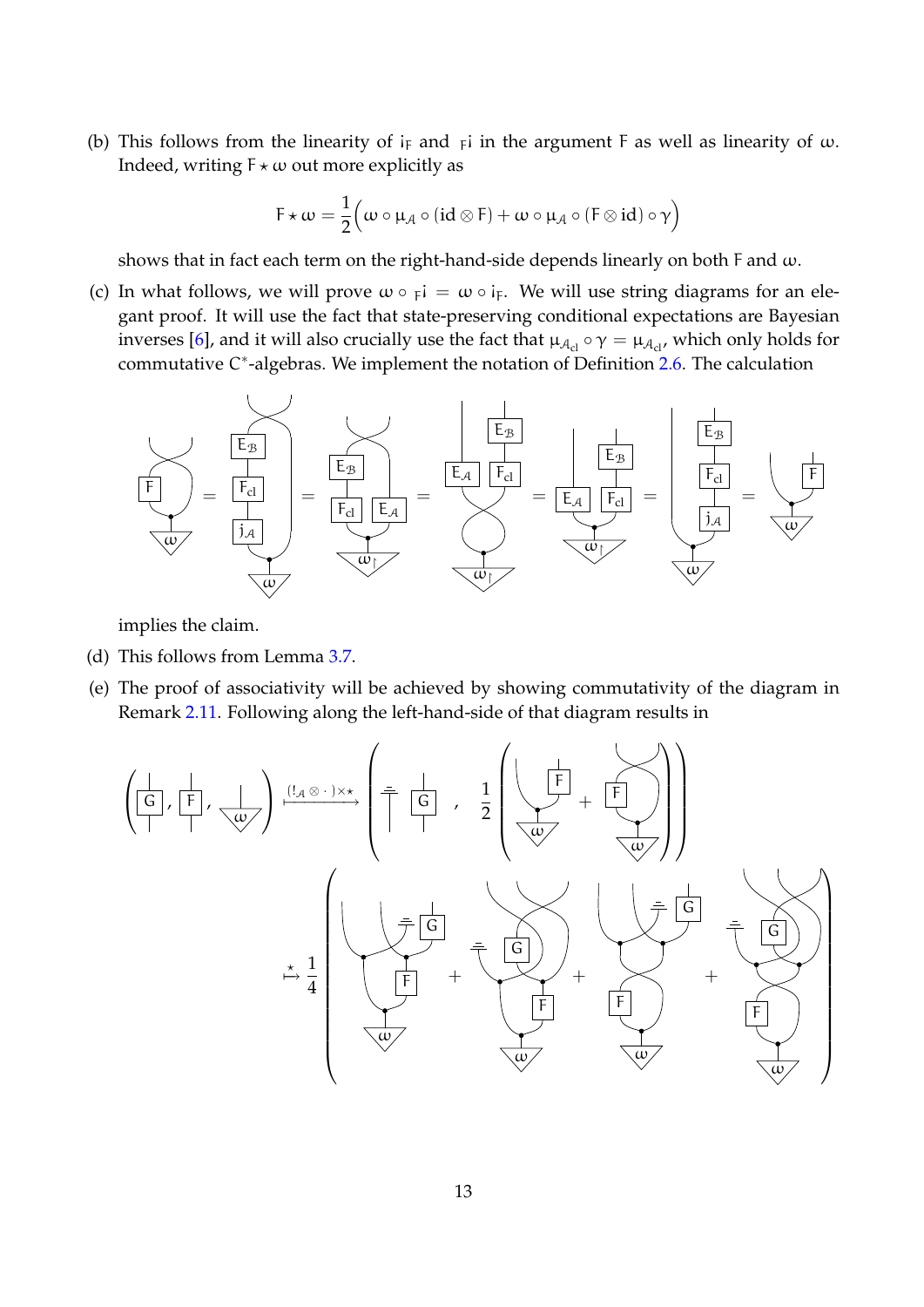

Meanwhile, following along the top and right side of the diagram in Remark 2.11 gives

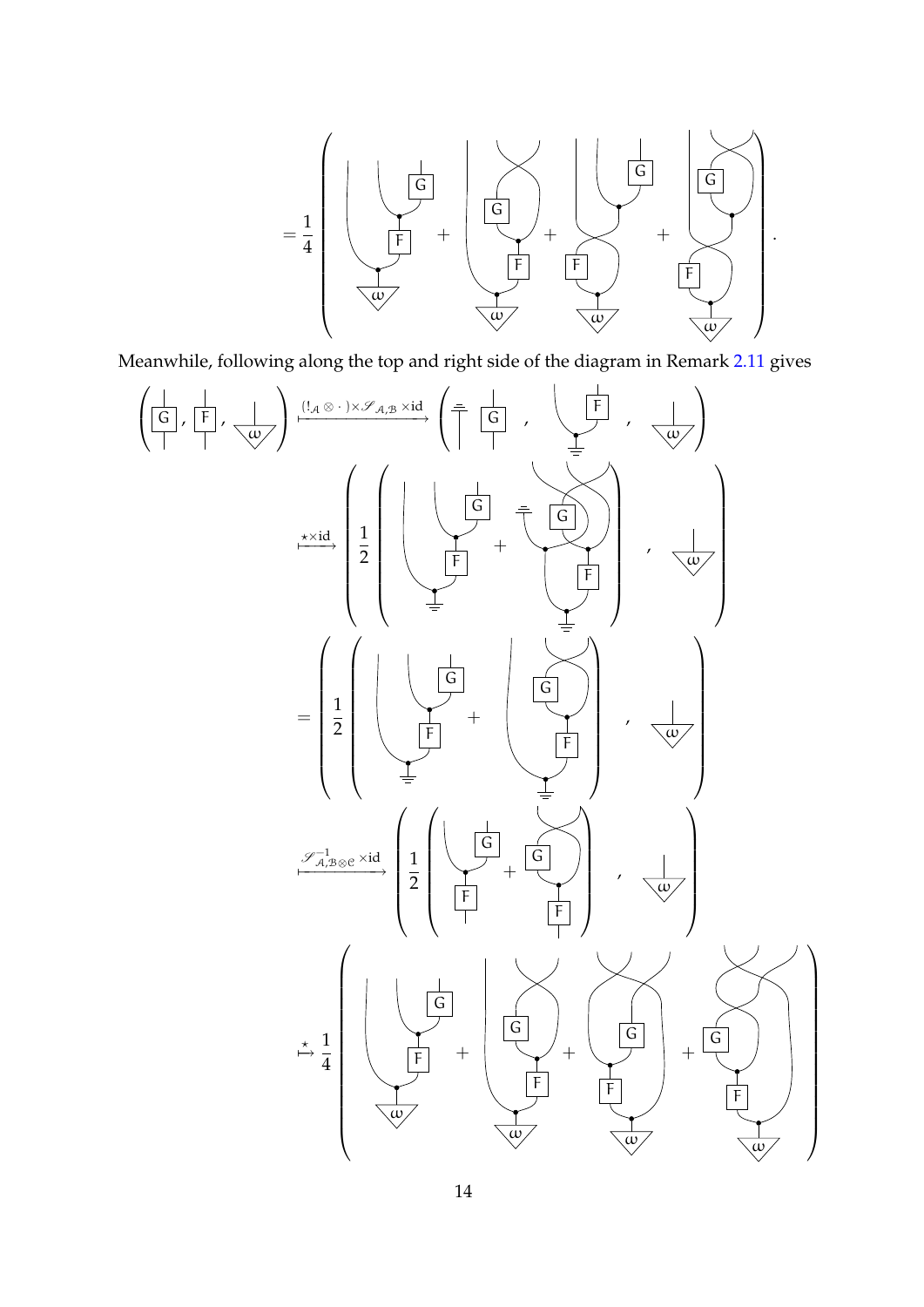By comparing these two results and using string-diagrammatic manipulations, we immediately see that they are equal.

**Remark 3.8.** When expressed in terms of densities, the preservation of classical limit axiom follows from the fact that the densities  $\mathscr{D}[F]$  and  $\mathscr{D}[\omega]\otimes 1_B$  commute, while the associativity axiom follows essentially from the fact that the densities  $1_A \otimes \mathcal{D}[G]$  and  $\mathcal{D}[\omega] \otimes 1_B \otimes 1_C$  commute.

### **4 Extension to channels**

The graphical proof of Theorem 2.13 is easily seen to be independent of whether  $\omega$  is a state or a channel. More precisely, if one defines

**Hom**(C, B) × **Hom**(B, A) ?−→ **Hom**(C, <sup>A</sup> <sup>⊗</sup> <sup>B</sup>) (G, F) 7−→ 1 2 (F ◦ ! <sup>G</sup> +F ◦ <sup>G</sup> ! ) <sup>G</sup> , <sup>F</sup> 7→ 1 2 F G + F G (4.1)

(bypassing the Choi–Jamiołkowski isomorphism altogether), then the proof of Theorem 2.13 goes through without any changes. This seems to go against the no-go theorems of [8]. The resolution to this seeming paradox comes from the 'preservation of classical limit' axiom. We have shown that our formulation of this axiom is equivalent to the one of [8] when dealing with turning a channel plus state into a joint state (cf. Proposition 2.7). However, when extending our definition of a classical model (Definition 2.6) to channels, as opposed to just states, we find that our definition is inequivalent to the axiom of commutativity enforced in the no-go theorems of [8]. Thus, by using categorical reasoning and the framework of quantum Markov categories  $[10]$ , we are able to bypass the no-go theorems of  $[8]$ . The present section will illustrate how this works.

**Notation 4.2.** In all definitions made before, wherever a linear functional  $\omega : A \to \mathbb{C}$  appears, the same exact definition is now made for a linear map  $\omega : A \to \mathcal{Z}$ , where  $\mathcal{Z}$  is some finitedimensional C\*-algebra. For example*,* a *classical model* for a pair (B → A, A ↔ Z) consists of commutative C\*-algebras  $j_A: A_{cl} \hookrightarrow A$ ,  $j_B: B_{cl} \hookrightarrow B$ , conditional expectations  $E_A: A \to A_{cl}$ ,  $E_{\mathcal{B}} : \mathcal{B} \to \mathcal{B}_{\text{cl}}$ , and a linear map  $F_{\text{cl}} : \mathcal{B}_{\text{cl}} \to \mathcal{A}_{\text{cl}}$  such that<sup>4</sup>

 $F = j_A \circ F_{cl} \circ E_B$ ,  $\omega = \omega \circ E_A$ , and  $\omega \circ F = (\omega \circ F) \circ E_B$ ,

where the  $\restriction$  subscript means restriction to the commutative subalgebras. The only difference in notation/terminology between this section and the previous sections is that a 'family of states

<sup>&</sup>lt;sup>4</sup>As in the case of states,  $\omega \circ F = (\omega \circ F)_1 \circ E_B$  is a consequence of the other two conditions.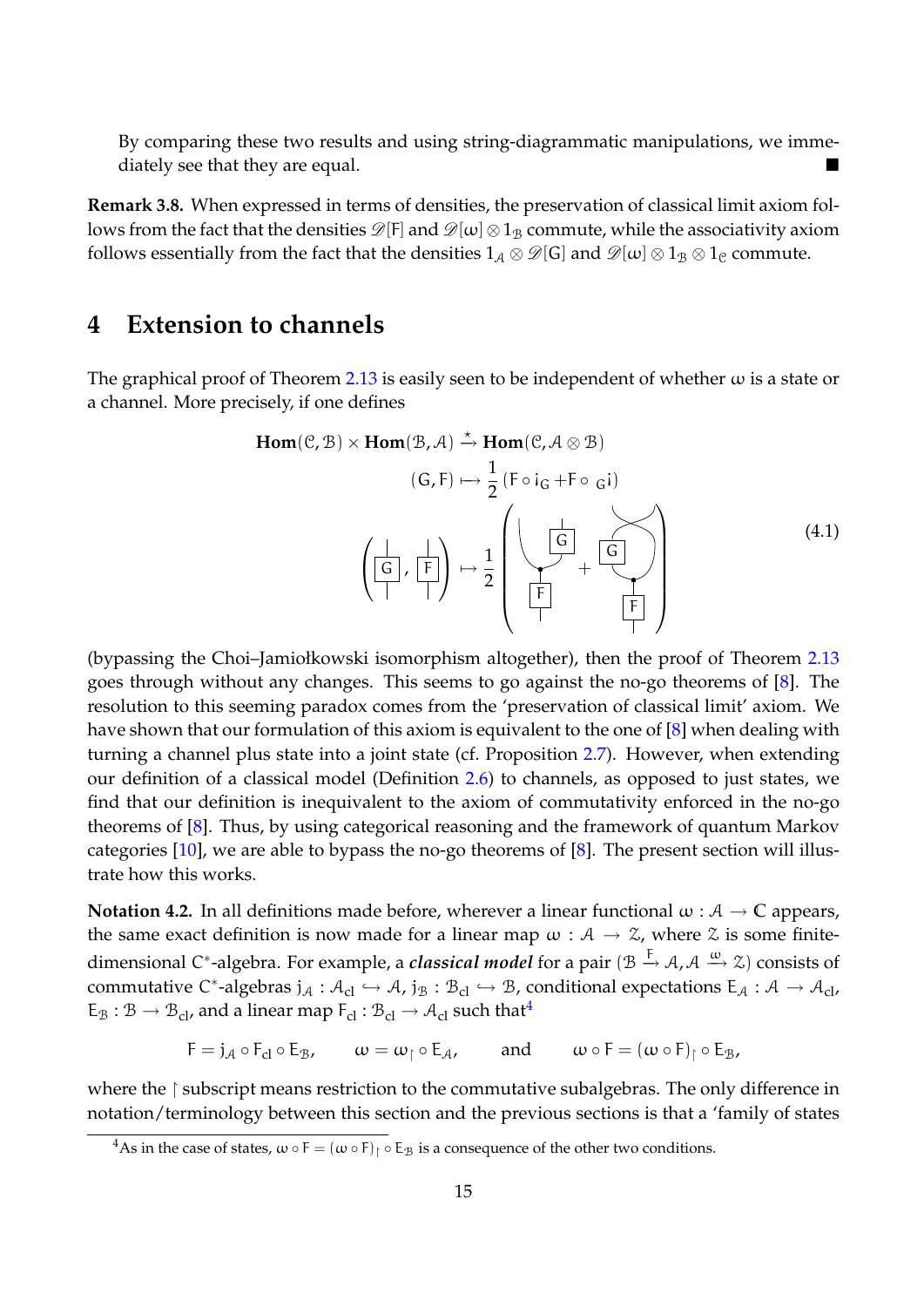over time function' is replaced with a 'family of channels over time function.' Again, this is slightly abusive terminology since channels here need not be positive. Note, however, that the compositionality/associativity axiom can now be formulated much more simply without ever even using the Choi–Jamiołkowski isomorphism. Namely, it says that the diagram

$$
Hom(\mathcal{C}, \mathcal{B}) \times Hom(\mathcal{B}, \mathcal{A}) \times Hom(\mathcal{A}, \mathcal{Z}) \xrightarrow{\star \times id} Hom(\mathcal{B} \otimes \mathcal{C}, \mathcal{A}) \times Hom(\mathcal{A}, \mathcal{Z})
$$
\n
$$
\downarrow
$$
\n
$$
Hom(\mathcal{C}, \mathcal{A} \otimes \mathcal{B}) \times Hom(\mathcal{A} \otimes \mathcal{B}, \mathcal{Z}) \xrightarrow{\star} Hom(\mathcal{A} \otimes \mathcal{B} \otimes \mathcal{C}, \mathcal{Z})
$$

commutes, i.e.,

$$
(G \star F) \star \omega = (!_A \otimes G) \star (F \star \omega).
$$

**Proposition 4.3.** *Given* †-preserving linear maps ( $B \stackrel{F}{\rightarrow} A$ ,  $A \stackrel{\omega}{\rightarrow} Z$ ), the following are equivalent.

- *i.* The identity  $\omega \circ i_F = \omega \circ \varepsilon$  i holds.
- ii. The densities  $1_\mathcal{Z}\otimes\mathscr{D}[\mathrm{F}]$  and  $\mathscr{D}[\omega]\otimes 1_\mathcal{B}$  commute, i.e.,  $\big[1_\mathcal{Z}\otimes\mathscr{D}[\mathrm{F}],\mathscr{D}[\omega]\otimes 1_\mathcal{B}\big]=0.$

*Furthermore, if the pair* (F, ω) *admits a classical model, then items i and ii hold.*

**Remark 4.4.** Note that when  $\mathcal{Z} = \mathbb{C}$ , Proposition 4.3 provides a strengthening of Proposition 2.7. In addition, Proposition 4.3 illustrates in what sense a certain commutativity condition holds when a system is effectively classical. This commutativity condition is what replaces the commutativity condition in [8] and allows us to guarantee that a family of channels over time function exists (see Theorem 4.7 below).

**Lemma 4.5.** Let  $\mathcal{A} = \bigoplus_{x \in \mathsf{X}} \mathbb{M}_{\mathfrak{m}_{\mathsf{x}}}(\mathbb{C})$ . Then

$$
\bigoplus_{x\in X} \mathbb{M}_{\mathfrak{m}_x}(\mathbb{C}) \xrightarrow{\mu_{\mathcal{A}}^*} \bigoplus_{x',x''\in X} \left(\mathbb{M}_{\mathfrak{m}_{x'}}(\mathbb{C})\otimes \mathbb{M}_{\mathfrak{m}_{x''}}(\mathbb{C})\right),
$$

*the Hilbert–Schmidt adjoint of the multiplication map, is given explicitly by the formula*

$$
(\mu_{\mathcal{A}}^*)_{(x',x'')x}(A)=\delta_{xx'}\delta_{xx''}\sum_{i,j,k}A_{ij}E^{(m_x)}_{ik}\otimes E^{(m_x)}_{kj}
$$

for all  $A\in M_{\mathfrak{m}_\chi}(\mathbb{C})$  and for all  $\chi$ , $\chi'$ , $\chi''\in X$ . Here,  $A_{ij}$  denotes the  ${\rm i}j$ -th entry of  $A$  with respect to the *standard basis.*

*Proof of Lemma* 4.5. This follows from the fact that  $(\mu_A)_{x(x',x'')}$  vanishes unless  $x = x' = x''$ , the definition of the Hilbert–Schmidt inner product, and the fact that multiplication is computed component-wise.

The following lemma generalizes Lemma 3.5.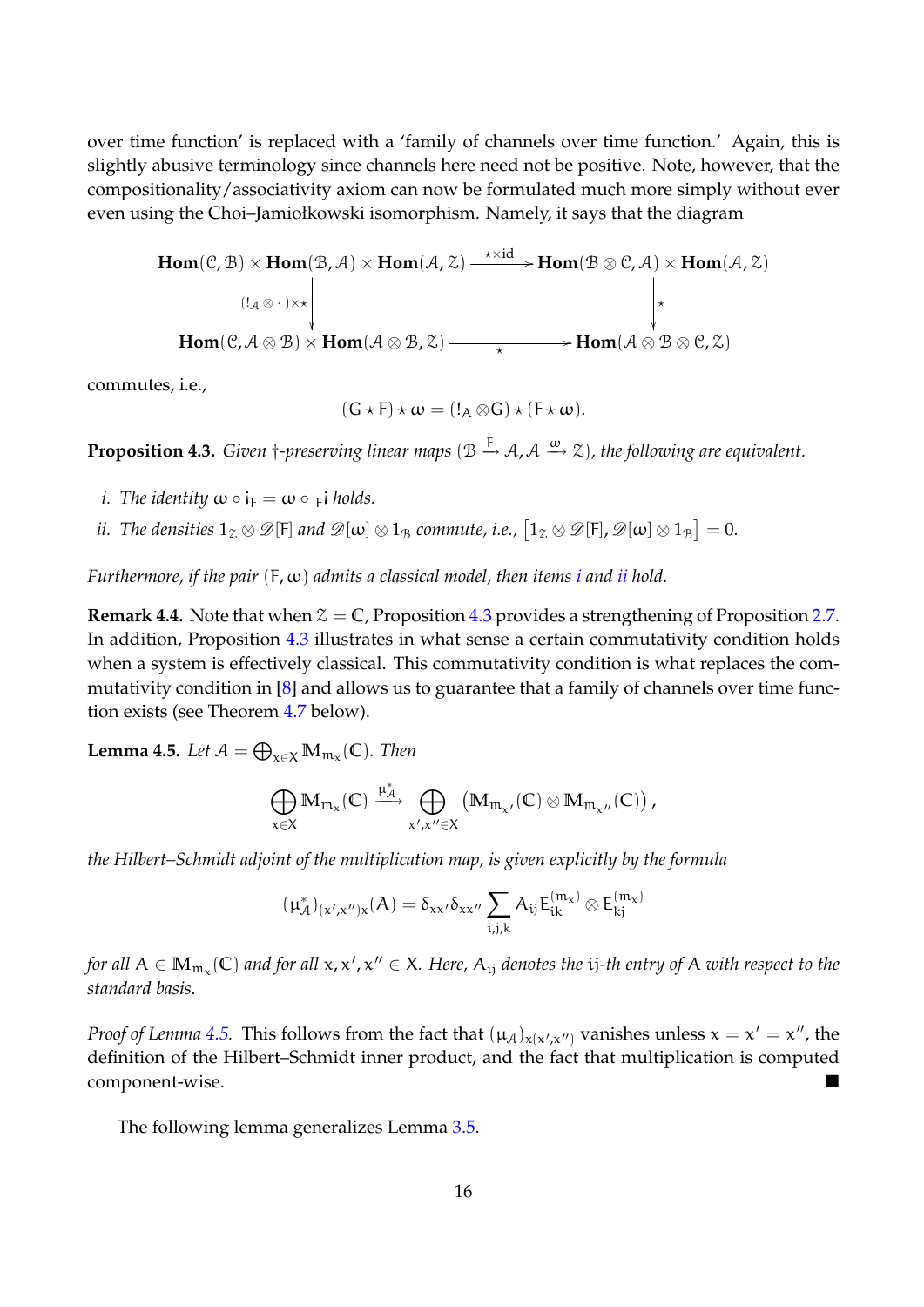**Lemma 4.6.** *Given linear maps*  $(\mathcal{B} \stackrel{\mathsf{F}}{\rightarrow} \mathcal{A}, \mathcal{A} \stackrel{\omega}{\rightarrow} \mathcal{Z})$ ,

$$
\mathscr{D}[\omega \circ i_{F}] = (\mathscr{D}[\omega] \otimes 1_{\mathcal{B}}) (1_{\mathcal{Z}} \otimes \mathscr{D}[F]) \quad \text{and} \quad \mathscr{D}[\omega \circ F_{F}] = (1_{\mathcal{Z}} \otimes \mathscr{D}[F]) (\mathscr{D}[\omega] \otimes 1_{\mathcal{B}}).
$$

*Proof of Lemma 4.6.* By the distributive property of ⊗ and ⊕ along with Lemma 4.5, it suffices to assume the algebras are matrix algebras. Set  $\omega_{\beta\alpha}^{ij}\in\mathbb{C}$  to be the unique numbers satisfying  $\omega^*$ (Ε<sub>βα</sub>) =  $\sum_{i,j}\omega_{\beta\alpha}^{ij}$ Ε<sub>ij</sub> for all α, β. Then

$$
\begin{aligned} \mathscr{D}[\omega \circ i_{F}] &= \Big( id_{\mathcal{Z}} \otimes \big( \omega \circ \mu_{\mathcal{A}} \circ (id_{\mathcal{A}} \otimes F) \big)^{*} \Big) \left( \sum_{\alpha, \beta} E_{\alpha \beta} \otimes E_{\beta \alpha} \right) \\ &= (id_{\mathcal{Z}} \otimes id_{\mathcal{A}} \otimes F^{*}) \left( \sum_{\alpha, \beta} E_{\alpha \beta} \otimes \mu_{\mathcal{A}}^{*} \big( \omega^{*} (E_{\beta \alpha}) \big) \right) \\ &= (id_{\mathcal{Z}} \otimes id_{\mathcal{A}} \otimes F^{*}) \left( \sum_{\alpha, \beta} \sum_{i,j} \omega_{\beta \alpha}^{ij} E_{\alpha \beta} \otimes \mu_{\mathcal{A}}^{*} (E_{ij}) \right) \\ &= \sum_{\alpha, \beta} \sum_{i,j,k} \omega_{\beta \alpha}^{ij} E_{\alpha \beta} \otimes E_{ik} \otimes F^{*} (E_{kj}). \end{aligned}
$$

Meanwhile,

$$
\begin{aligned} \big( \text{ } \mathscr{D}[\omega] \otimes 1_{\mathcal{B}} \big) \big( 1_{\mathcal{Z}} \otimes \mathscr{D}[F] \big) = \sum_{\alpha, \beta} \sum_{i,j} E_{\alpha \beta} \otimes \omega^*(E_{\beta \alpha}) E_{ij} \otimes F^*(E_{ji}) \\ = \sum_{\alpha, \beta} \sum_{i,j,k,l} \omega_{\beta \alpha}^{kl} E_{\alpha \beta} \otimes ( \underbrace{E_{kl} E_{ij}}_{\delta_{1i} E_{kj}}) \otimes F^*(E_{ji}) \\ = \sum_{\alpha, \beta} \sum_{i,j,k} \omega_{\beta \alpha}^{ki} E_{\alpha \beta} \otimes E_{kj} \otimes F^*(E_{ji}). \end{aligned}
$$

By relabelling the dummy indices, the two expressions are seen to be the same. The other identity follows from similar calculations.

*Proof of Proposition 4.3.* The proof of the last claim implies item i follows exactly the same argument as in the proof of the 'preservation of classical limit' in Theorem 2.13. The equivalence between item i and item ii follows from Lemma 4.6.

**Theorem 4.7.** *A family of channels over time function exists and (4.1) provides an explicit construction.*

*Proof.* The proof is completely analogous to the proof of Theorem 2.13.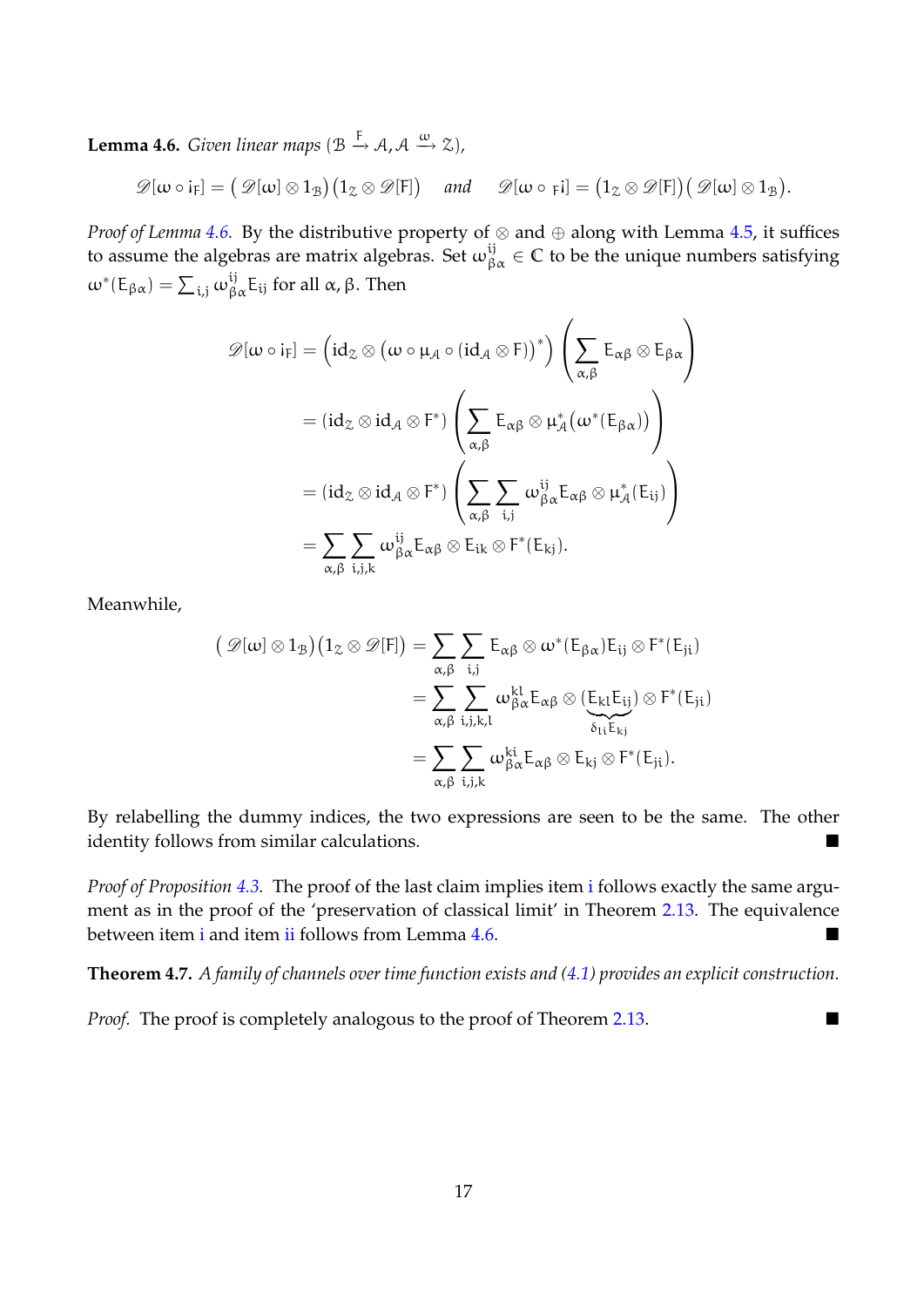### **5 Discussion**

In this paper, we constructed a consistent way of associating a joint 'state' on  $A \otimes B$  with every state on A and a quantum channel<sup>5</sup>  $A \rightarrow B$ , in such a way that by-passes the no-go result of [8]. The reason 'state' is in quotes is because the associated joint matrix is only self-adjoint in general, but is not necessarily positive. Therefore, we have not answered the more physical question of whether there exists a consistent manner of associating a genuinely positive joint state to an initial (positive) state and a positive (perhaps even completely positive) map. In particular, we do not know whether there is such an assignment satisfying the axioms we have outlined that also includes such a positivity constraint. Furthermore, although we have provided a construction of a family of states over time function, we have made no claim as to the uniqueness of such an assignment. In particular, we do not know if the Jordan product provides the unique function that satisfies these axioms.

An interesting aspect of our work is that the proof of the main theorem was provided in the setting of (enriched) quantum Markov categories [10]. The proof itself also illustrated a natural generalization to channels, where the 'preservation of the classical limit' axiom of [8] was replaced by an alternative one that allowed us to bypass the no-go result of [8]. It seems reasonable to suspect that extensions to certain von Neumann algebras are possible, though this is only a speculation. We leave this question to the interested reader.

Yet another question that arises as a result of our theorem is related to quantum conditionals, which can be viewed as the opposite procedure to the one described in this work. In particular, if one is given a joint state, can one find a process for which the joint state can be expressed in terms of this process and its marginal? In [11], it was shown that one can express a joint state ζ on  $\mathcal{A}\otimes\mathcal{B}$  as ζ =  $\omega\circ$  i<sub>F</sub> for some *positive* F, and where  $\omega=\zeta\circ i_\mathcal{A}$ , if and only if some non-trivial condition holds. The results of this paper suggest that perhaps one should change the question to the existence of a positive F such that  $\zeta = \frac{1}{2}$  $\frac{1}{2}(\omega \circ i_F + \omega \circ \varepsilon)$ . It is not presently known if such a symmetrization procedure allows more conditionals to exist.

**Acknowledgements.** The authors thank Robert W. Spekkens for answering their questions regarding [8] and Chris Heunen for helpful suggestions.

### **References**

- [1] Kenta Cho and Bart Jacobs, *Disintegration and Bayesian inversion via string diagrams*, Math. Struct. Comp. Sci. (2019), 1–34, available at 1709.00322. ↑2, 3
- [2] Florence Clerc, Vincent Danos, Fredrik Dahlqvist, and Ilias Garnier, *Pointless learning*, International conference on foundations of software science and computation structures, 2017, pp. 355–369. ↑2
- [3] Bob Coecke and Aleks Kissinger, *Picturing quantum processes: A first course in quantum theory and diagrammatic reasoning*, Cambridge University Press, 2017. 14

<sup>&</sup>lt;sup>5</sup>In the Heisenberg picture, the directionality of the arrows is  $B \to A$  and is the convention followed in the present paper.